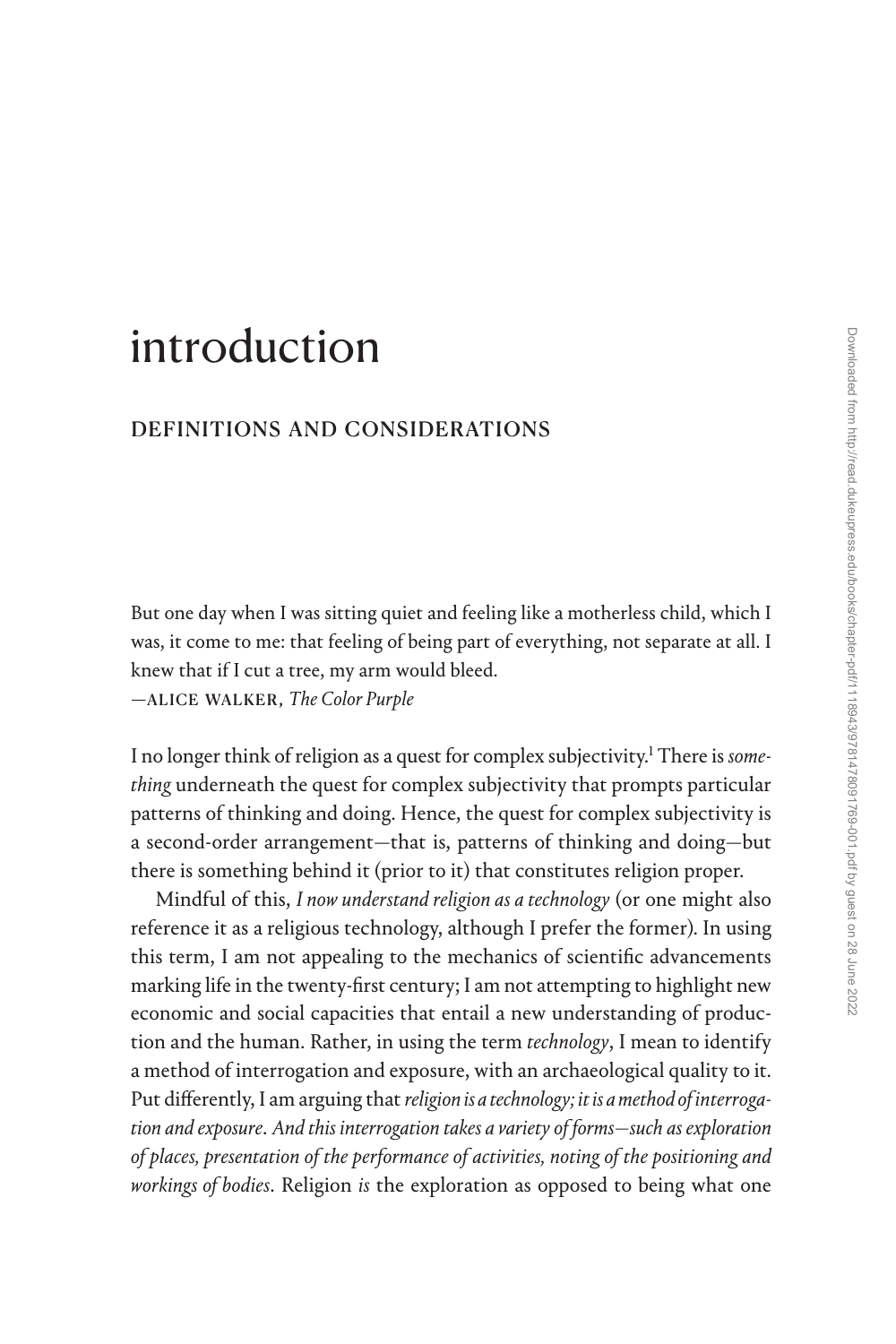finds through the exploration of cultural production, for instance. Again, this is a push against a sense of religion as a "thing"—a set of beliefs, practices, and/or institutions.

#### On Religion and Technology, and Religion as Technology

I should clarify what I mean by religion and by religion as a technology, and it might be helpful to do so through contrast—by briefly discussing alternate framings of these two concepts.

A relationship between technology and religion is present in a variety of texts, including work by Susan George and Jacques Ellul.<sup>[2](#page--1-0)</sup> For George, the primary concern is the "synergistic" relationship between religion and technology—that is, the manner in which religion is enhanced by technology and how technology is informed through exposure to a range of sociocultural considerations. Regarding the former, George has in mind the ways in which technology enhances (or transforms) how, for instance, the religious gather—such as virtual churches. Furthermore, regarding the latter, George repositions the conversation regarding the impact of technology on human life by arguing technology, such as artificial intelligence (AI), could benefit from theological considerations, theological frameworks by means of which AI is equipped to better understand the nature and meaning of the human identity and humanity—both of which are fundamental to the workings and intent of AI. And so, both facets considered technology's influence on religion and religion's influence on technology—this synergistic relationship connotes for George a complex enhancement of the form and dynamics of life.<sup>[3](#page--1-0)</sup> In presenting this argument, George suggests religion and technology are similar if for no other reason than both promote modalities of "transcendence"—or a push beyond current arrangements and circumstances.

While the terminology is the same—religion and technology—my meaning is significantly different.<sup>4</sup> George acknowledges that religion is difficult to define and tends, therefore, to speak more generally about religion as often considered to reflect "a social construction, as wish-fulfillment, and as alienation.["5](#page--1-0) She highlights a concern for meaning and meaning making but implies a somewhat standard attention to religious traditions—for example, Chris-tianity—and their vocabulary.<sup>[6](#page--1-0)</sup> In this way, at least implicitly, religion is understood in terms of traditionally recognized markers such as doctrines and institutions. Its relationship to embodied beings connotes a standard mode of transformation and "transcendence" by means of ritualized perfor-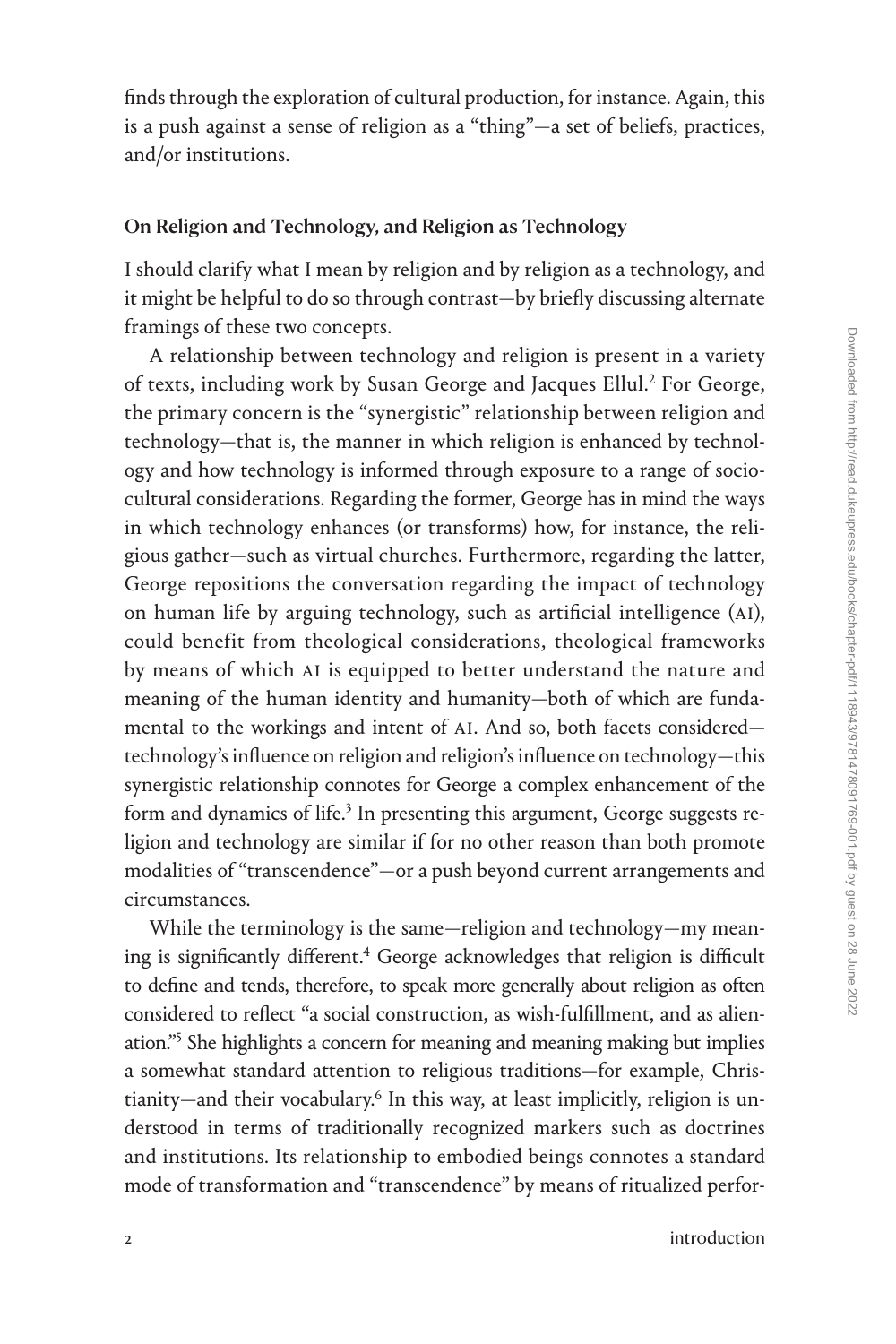mance. My aim is to challenge such perceptions of religion as pointing to a distinct material-spiritual reality arranged in time and space. Hence, I push for theorization of religion as a hermeneutic of sorts (a mode of interpretation or interrogation)—not a "substance" but rather an approach, a particular framing. And with respect to technology, George has in mind "applied knowledge that impacts daily life." This understanding is discussed in relationship to four possibilities. These are  $(i)$  "information and communication technology . . . providing the infrastructure upon which other technologies can sit, (2) AI—artificial intelligence" meant to act in the human world,  $(3)$ "ubiquitous computing and ambient intelligence" promoting flow of "information and communication between the human and computer world, and (4) virtual AI, enhancing internet ICT with intelligence and sophistication, merging with ubiquitous computing to make a world where the interface between the virtual and real are continually blurred."[7](#page--1-0) Technology as discussed by George certainly has impact and importance, but what I mean by technology here is not tied to modalities of scientific engagement; rather, technology speaks to a more theoretical consideration. My aim, put another way, is not to apply the categories traditionally associated with the religious—for example, God, salvation, and sin—to a secularized and (technologically) enhanced world. Nor is my concern to bring to religiosity a clear and consistent engagement with scientific development. The theorization of religion and the framing of technology undergirding *Interplay of Things* does not involve either of these approaches.

Jacques Ellul has a more expansive sense of technique/technology by which he names more than machines, pointing instead to something that extends at this point in history well beyond mechanics.<sup>[8](#page--1-0)</sup> For Ellul, technology better describes any means used to render "rationalized" and "deliberate" behavior once ill-defined and sporadic. In this way, it describes a formal concern with the development of greater effectiveness for any task, greater processes for achieving any task related to all areas and realms of life.<sup>9</sup> In his words, it "does not mean machines, technology, or this or that procedure for attaining an end. In our technological society, technique is the totality of methods rationally arrived at and having absolute efficiency (for a given state of development) in every field of human activity."<sup>10</sup> It is an intellectual posture or method, a framing, organizing particular processes; machines are more limited in scope in that they produce and depend on technique for refinement of their work. Conceived as such, then, propaganda serves as an example of a human technique; but also of concern here is organizational technique that has to do with the administration—in some sense containment—of life activities and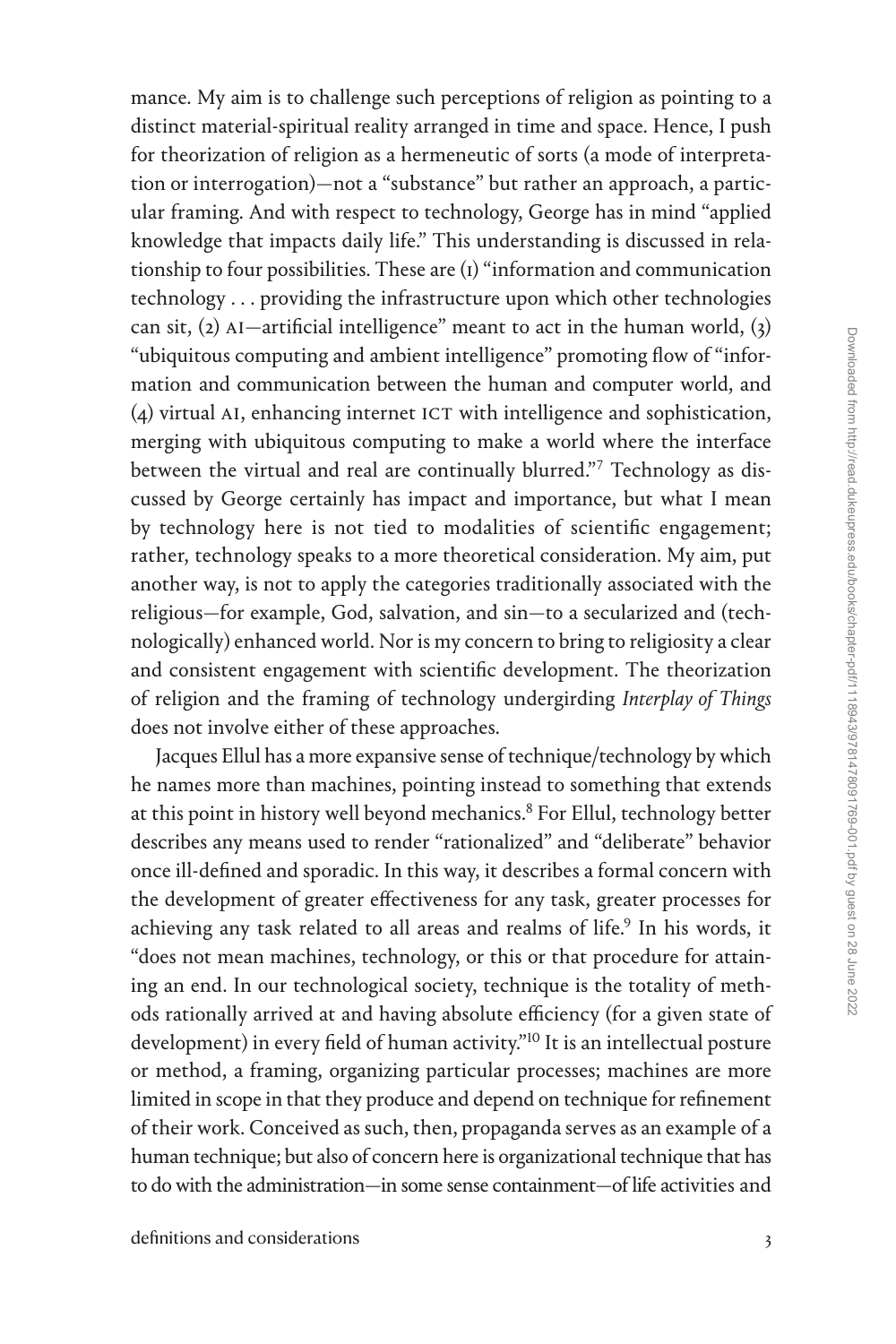circumstances.[11](#page--1-0) Different names are used, but related methods are geared toward the same goal—efficiency.

There is with this definition—related to technique as a general method but more particularly with respect to organizational and human techniques—a sense of technology having impact on human engagement with the world, with other beings, and with structures. This means to enhance what Ellul categorizes as increased motivation for and attainment of "success" in our activities and ventures. And in a sense, all things related to or interacting with technique become machines—that is to say, primed for greater efficiency. In so doing, human life is altered, framed by distance or estrangement from anything that does not promote greater efficiency in general or success in particular. Technique serves to bring things together, or to harness all. In a word, while humans and machines might be distinguishable—of different substances—technique working on the intellectual level serves to link embodied humans with this general scheme of efficiency. In so doing, technique when considered within sociocultural and political realms might be said to organize existence, which is to say that technique coordinates activities and behaviors so as to make activities more efficient and rational. A consequence of this is the loss of distinctiveness—that is, recognition as valuable what cannot be easily cataloged as promoting the terms of a technological process[.12](#page--1-0)

There is with Ellul's definition of technique a sense that the human is penetrated (or impacted), so to speak, by mechanisms meant to enhance and streamline processes of collective life. I share some of this concern; yet for Ellul, technique, which is related to science but distinguishable from it (as science is dependent upon technique), entails a refined and refining process of doing—an all-consuming quest for better ways of doing, a quest that takes on a transcendent quality based on its persistence and all-encompassing reach. My use of the concept of technology speaks not to doing but to examining—of exposing what is beneath and what informs processes of organization. As I intend to employ it, the concept of technology has little to do with naming increasingly effective ways of achieving tasks, but rather with interrogating the very nature of those tasks and arrangements and what they say about the relationship between things. The former understanding of technology, for example, has meaning in terms of politics in that technology perceived as the push for processes of excellence/efficiency seeks to rule out all that hampers such processes. However, my concern is with that which undergirds these moves and countermoves.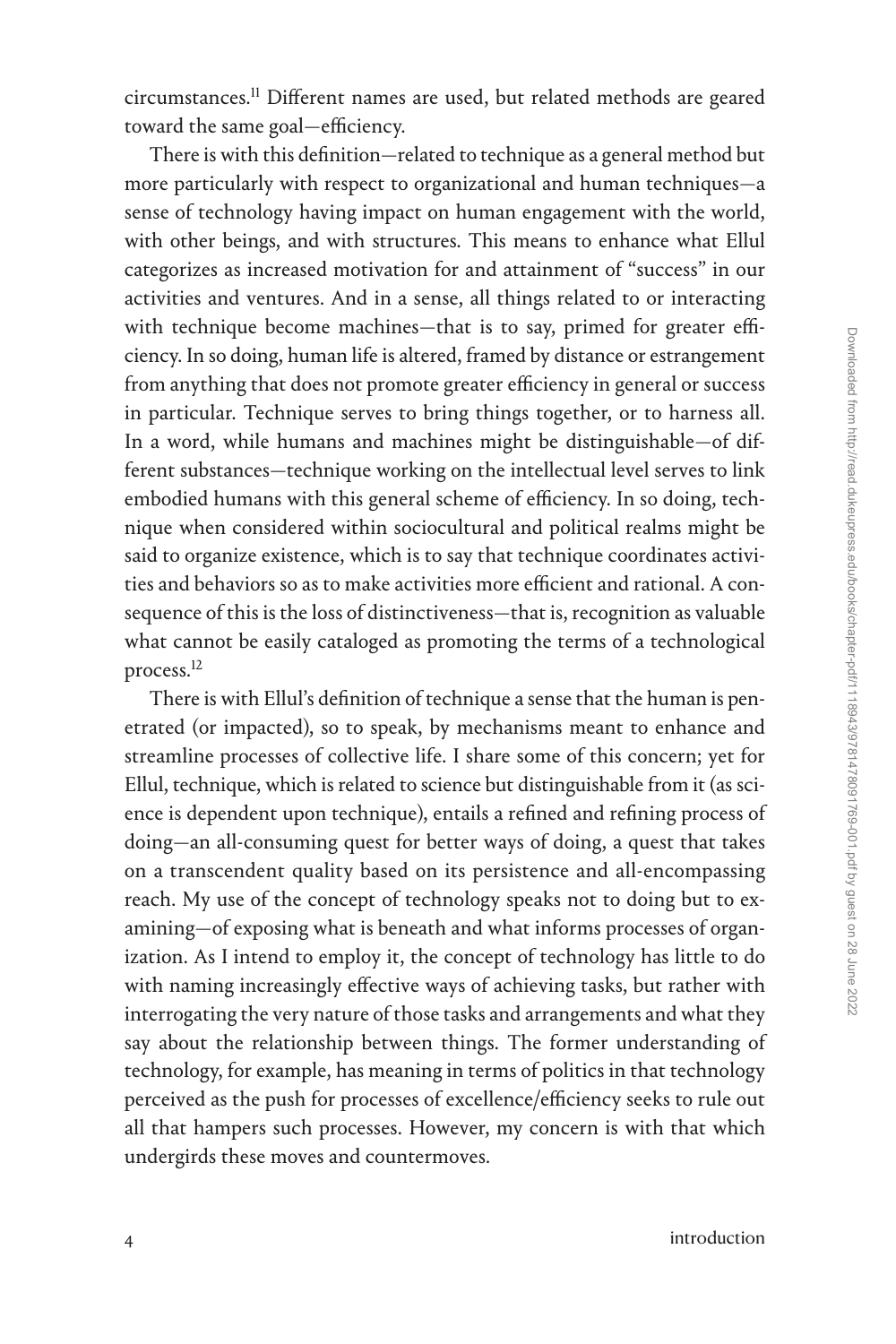Religion—by which Ellul means typical presentation of traditions marked by institutions, doctrines, rituals, and personalities—does not fall outside the reach of technique. Keep in mind that for Ellul, technique impacts all spheres of collective life. *The Technological Society* argues that during the fourth to the tenth centuries in the West there was a "breakdown of Roman technique in every area—on the level of organization as well as in the construction of cities, in industry, and in transport.["13](#page--1-0) Christianity during the period held technique, as it related to "judicial and other technical activities" suspect preaching and theologizing against it.<sup>14</sup> Yet, according to Ellul, after this period of technical decline it is also the case that religious traditions from the East served to revive particular modalities of technique. With shifts in the theological sensibilities and accompanying ethics of Christianity over time came a particular metaphysical framework—including a more accommodating theological anthropology—making possible appeal to technique framed in terms of a benevolent deity committed to the prosperity and well-being of the elect  $15$ 

This cautious encounter with technique was played out for the most part within the realm of mechanisms—think, for instance, in terms of oceanic exploration that transported European Christianity beyond its initial borders, or the printing press that altered the availability and reach of the Bible. Yet a sense of efficiency, or the larger framing of technique, would have to overcome a more transcendent concern with the will of God as measure of activity and a theological sensibility casting a shadow over rationalizations. In general, religion had little to offer. For Ellul, more "secular" movements and a general optimism served to spark a shift toward more technique.[16](#page--1-0) The rigid codes for thinking and doing advanced through religious commitment did little to aid technique in its broad meaning. Moral sensibilities frowned upon any advancement, any change, that could not be accounted for through the arrangement of church doctrine and creeds.<sup>17</sup> In a word, "technique was held to be fundamentally sacrilegious."[18](#page--1-0) It is only as these moral codes and theological suspicions give way to alternate modalities of religious thinking and living that the relationship between religion and technique is altered.

George speaks of a relationship between technology (by which she means for the most part machines and scientific advancements less expansive than in Ellul's meaning) and religion that involves mutual engagement and shared alteration. And this involves an understanding of religion and technology as separate realities engaging, which is not the sense of religion and technology I intend. Ellul shifts to an understanding of technique that is expansive and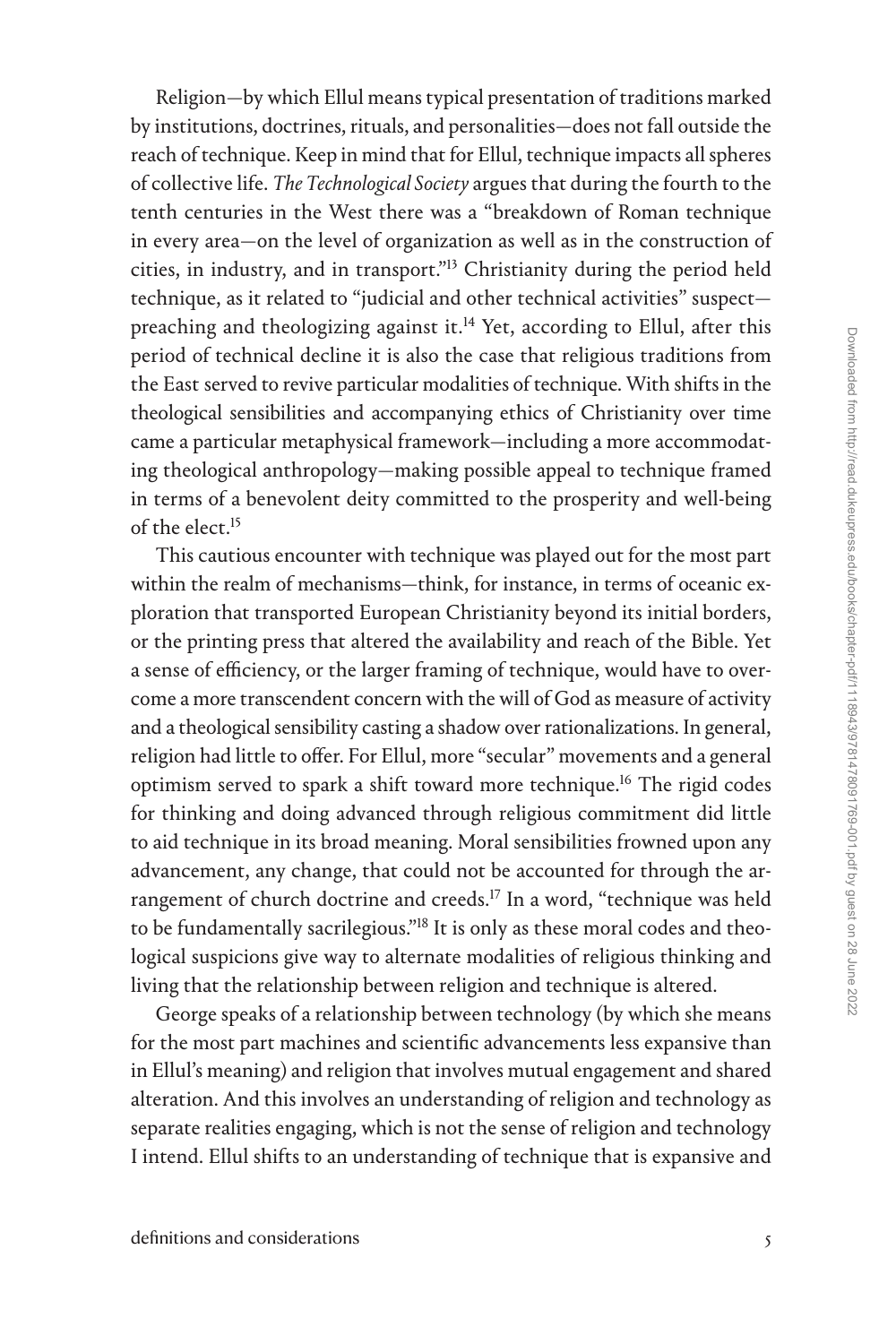that deals more with attitudes and intellectual postures, but it is distinct from religion. In fact, it is hampered by religion—which has often served as an opponent for technique. Still, like George, Ellul has a sense in which religion is understood in traditional terms (e.g., institutions, doctrines, theological frameworks and rituals) and is brought into conversation concerning structuring or framing of production—either material or intellectual.

For Ellul, technique involves an all-encompassing method seeking advancement, a process for refining methods of life. I understand technology differently, as a hermeneutic—a tool rather than a process for/of refining life practices. Technology, as I understand it, observes intellectual and mechanical processes; it does not constitute a naming for these processes. *The Technological Society* claims, "Technique has taken over the whole of civilization.["19](#page--1-0) My framing of technology might suggest that it shapes how we view and hence understand civilization but, mindful of this, Ellul and I could not mean the same thing if we were both to talk about technique/technology taking over civilization. *The Technology Society* reacts against technique and what it seeks to do to and through humans regardless of our assumed intent. Technique is supreme.<sup>20</sup> Even his reference to spiritual techniques entails a relationship to the structures of production, of life—a particular type of efficiency desired—that I do not mean to suggest. Ellul's concept of technique involves "something" that does more and perhaps means more than what I have in mind when discussing technology. In short, my aim in speaking of religion *as a* technology is not captured by discourse on religion *and* technology as represented, for instance, by George and Ellul.

My use of technology entails a loose borrowing from, but not strict adherence to, Michel Foucault's conceptual framework.<sup>21</sup> I mean it as a pattern of practices related to examination—a "technique" by means of which humans interrogate experience and knowledge of experience.<sup>22</sup> While using his conceptual framework, I alter it a bit—highlighting, for example, interaction between contemporary and multiple things, and doing so in ways that challenge assumptions concerning the "solid" and "sealed" nature of things. I privilege a triadic and interrelated structuring of technology over against his four-pronged structure. In relationship to the four types of technology addressed by Foucault-"production," "sign systems," "power," and "self"<sup>23</sup>what I propose most strongly resembles a synergistic relationship between the impetus of production, sign systems, and self. The omitted technology of power better relates—although the others can certainly bend in this direction—to what I reference in this book as the psycho-ethical impulse to the extent that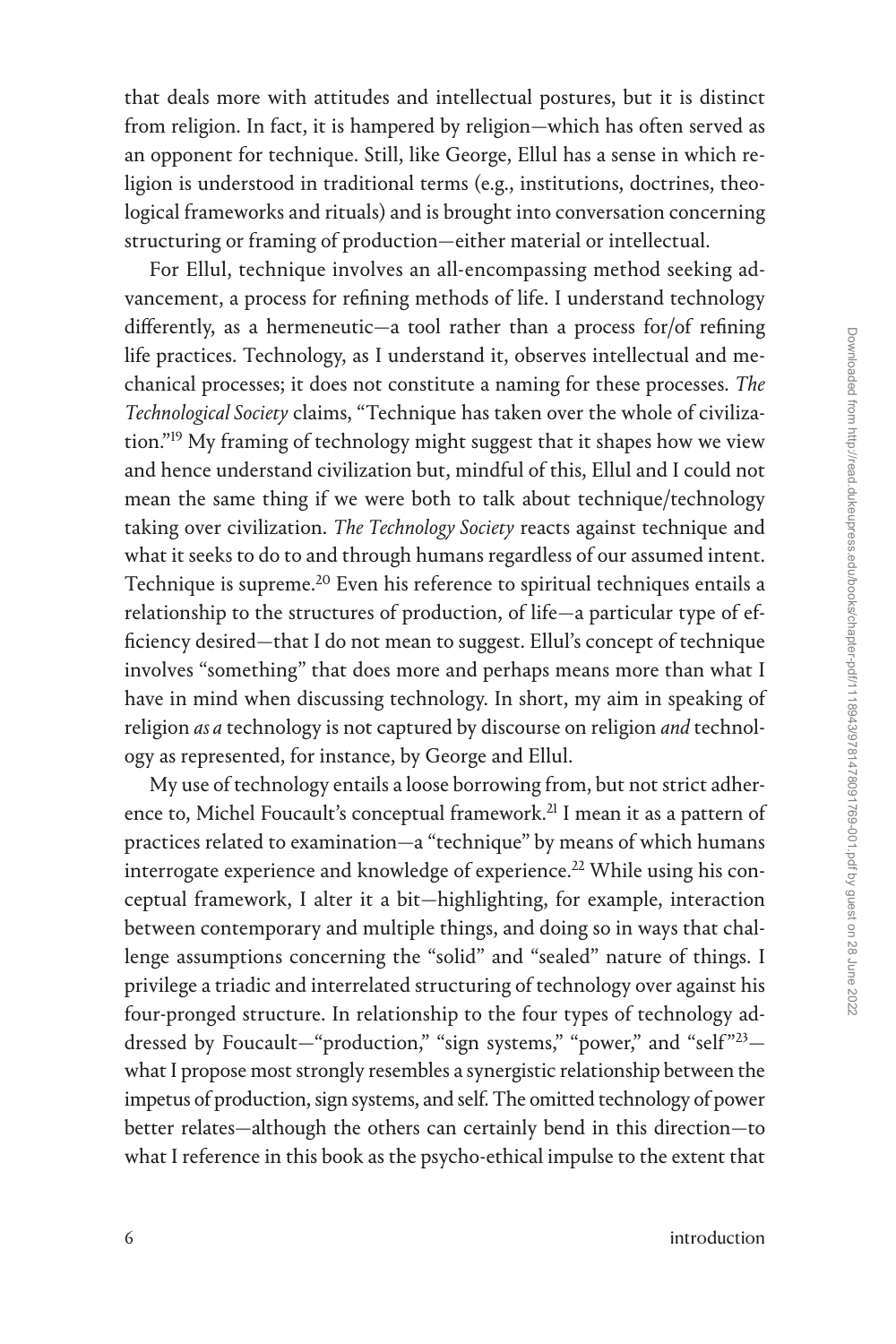it involves application on bodies for sociopolitical and economic ends re-lated to confinement in certain forms.<sup>[24](#page--1-0)</sup>

More on that later, but for now it is important to offer a point of clarification: Religion as a technology involves a "technique" of observation, but it is not synonymous with the manner in which the technology of power uses surveillance to control and justify the rendering docile of problematic bodies. Religion as a technology's observation is more consistent with exposure without the political discursive tactics and intents of the technology of power. However, like technologies of production, religion as a technology involves interaction (creation, placement, use) of things. Like the technology of sign systems, religion as a technology relies on structures of recognition and naming (what Foucault might call "signs, meanings, symbols, or significations"). Finally, like technologies of the self that "permit individuals to effect their own means or with the help of others a certain number of operations on their own bodies and souls, thoughts, conduct, and way of being, so as to transform themselves," by its very nature religion as a technology focuses on the flexibility and porous nature of things in (inter)action.<sup>[25](#page--1-0)</sup>

In depicting the mechanics of various technologies, my concern is less in a strict sense with the surface content of interaction and more with what interaction or interplay between things tells us about the nature (i.e., openness) of things. Although highlighting different connotations and contexts of expression, my sense of technology does maintain something of Foucault's sense that technologies are tied to methods of "modification," *I here argue that religion as a technology—in its hermeneutical function—exposes and further amplifies the openness, porousness and interaction of things*. [26](#page--1-0) Furthermore, my application of religion as a technology is not interested in, as a primary move, the manner in which interaction improves or diminishes a subject—for example, makes us better people. I am most intrigued by challenges to "habitual" (to borrow another word from Foucault) assumptions of wholeness and integrated selves exposed by the observational activity of this particular technology. Yet I do not intend a large-scale understanding of social dynamics and power relations, nor a type of embodied structuring of cultural forms and skills discussed by figures such as Pierre Bourdieu through the category of "habitus." Religion as technology does not entail content—for example, "cultural capital"—rather, it provides a means by which to view these dimensions of life in various forms and manifestations. By extension, what I reference as this technology does not entail what Bourdieu might label a "feel" for the circumstances shaping life. In and of itself, this hermeneutic offers less in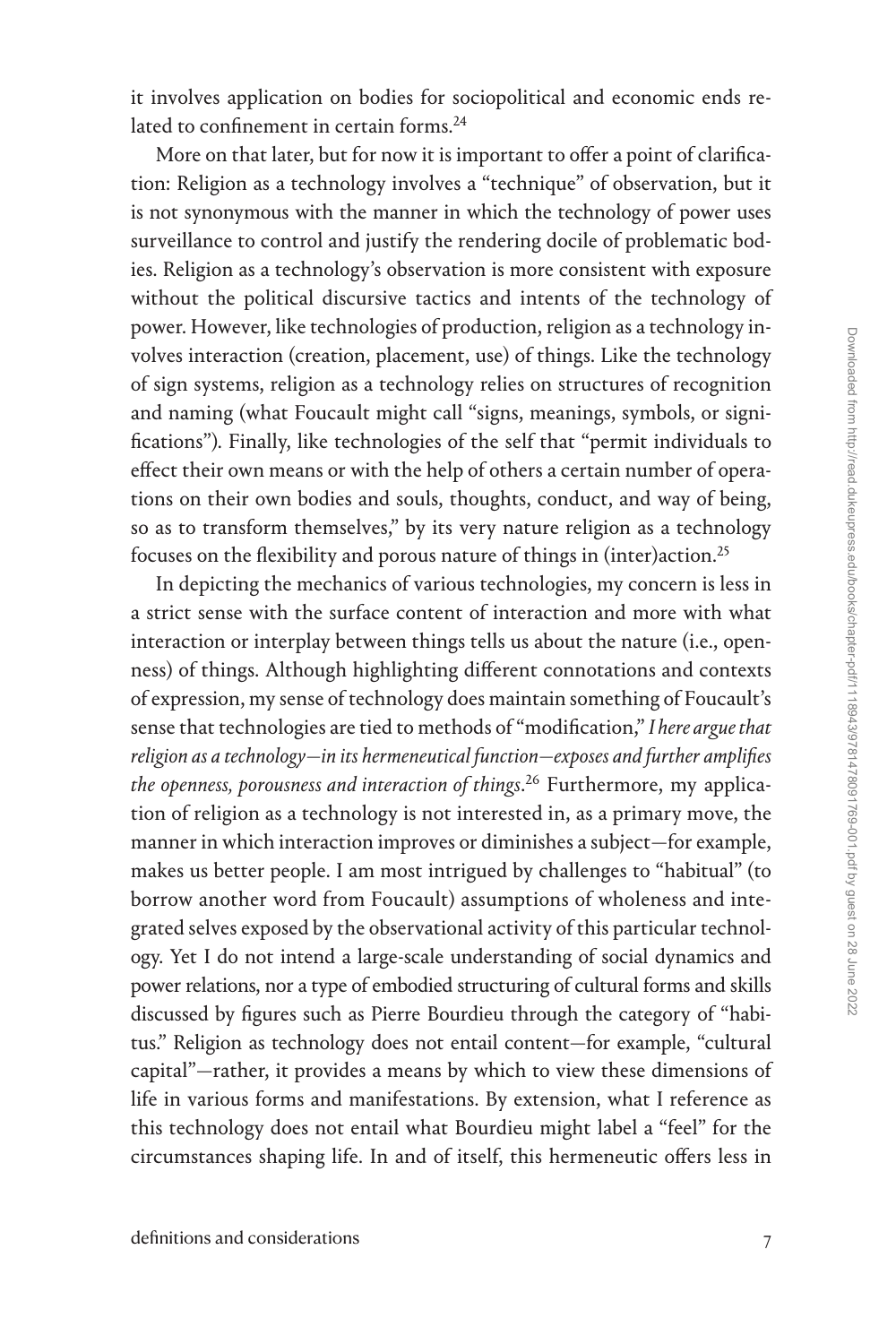that how it is used might be influenced by sensibilities developed over time, but this technology does not connote those sensibilities. In this sense, religion as technology does not entail a type of "know how" enabling one to maneuver through the world, but rather it is simply an external mechanism for isolating and examining the world—not an internal set of acquired competencies.[27](#page--1-0) Furthermore, my interest in interaction points in the direction of concern with understanding openness, the gap, and not in how one might configure the whole—or things together. In this way what I aim to describe is not "assemblage"—an ontological mapped, chaotic arrangement or relationship of things constituting an oddly functioning collective.<sup>[28](#page--1-0)</sup> The very ability to influence and affect expressed in Foucault's presentation of the technology of the self, for instance, surfaces the concern for me: the openness—porousness and penetrated—nature of things. *And this openness is the "disclosure," so to speak, offered by means of religion as a technology.*[29](#page--1-0) In this way, religion as technology pushes underneath patterns of thinking and doing. This, however, is without metaphysical claims emerging as a consequence and outside a process of meaning formation.<sup>30</sup> The idea here is that religion is a human technology, that is to say it is a mechanism, a technique—or range of operative strategies—for interrogating human experience.

By way of this shift I want to highlight the inclusive nature of this interrogation and also privilege the manner in which religion simply serves as a "mechanism" for inquisition into the cartographies of life. Yet more than this, I needed to name this theory of religion through focused attention to what it, as a technology of interrogation, reveals. In other words, *interrogation of interplay between things can be a religious matter*. And so rather than attempting to show the presence of the religious in cultural production, this book uses religion as a technology to interrogate cultural production and thereby say something concerning the nature and meaning of those "things" making up our cultural worlds.

While my defining of religion as a technology, a type of hermeneutic, escapes certain problems associated with the presentation of religion as "special" with privileged elements such as rituals and doctrines, I understand that my thinking comes with its own set of issues—for example, the implication that certain sociocultural developments have greater importance than others. True, in isolating particular dimensions of human experience for investigation, one could suggest it encourages, or privileges, attention to certain historical moments and constructions—and makes something unique of what is encountered. However, I mean to simply say that this selection process connected to religion as technology is a matter of circumstantial context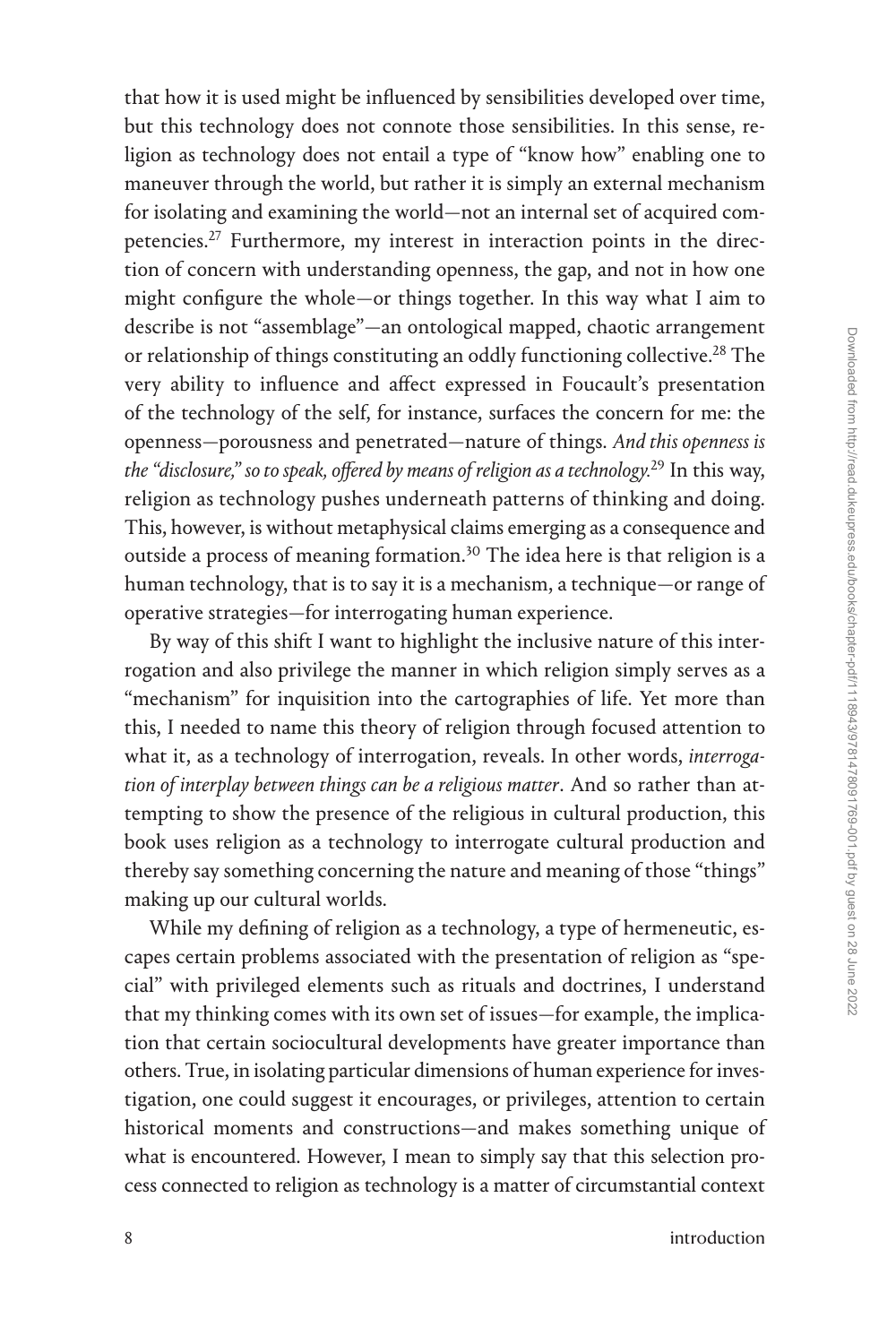and social location without any necessarily "deeper" meaning. Other applications of this technology within other sociocultural contexts will yield a different set of materials. What holds together the elements of experience targeted by this technology is their existence as human, as dimensions of a network of "relationships," lodged within human history. Furthermore, I want to position the last several chapters of this book as an effort to trouble reification of experiences as having increased value and by extension increasing the importance of particular "things" associated with those experiences.<sup>31</sup>

My definition seeks to point out the very historical and socially specific nature of religion—the manner in which religion as a technology points out connection to cultural-historical circumstances and understands the "work" done by religion tied as a type of "precondition" to the vocabulary and grammar of these cultural-historical circumstances.<sup>32</sup> Religion points out and focuses on by highlighting. And so rather than producing meaning, religion, as I understand it, involves the uncovering of such assumptions—or interrogation of such assumptions' historical arrangement, thereby exposing the frameworks that undergird them. It is important to keep in mind that this pointing out emphasizes concern for particular developments or activities. But this does not require a next step of assuming that what is uncovered is all there is. Again, religion as a technology works within particular sociocultural contexts and by means of particular historical circumstances. What, then, is highlighted is conditioned yet informative. Furthermore, something about religion as a technology suggests concern with language and social sensibilities. Yet I am not arguing that religion is first an arrangement of "practice, language, and sensibility set in social relationships rather than as systems of meaning."<sup>33</sup> And so religion is not a matter of "what and how people live," but rather what people view and what moments of experience they isolate for consideration and importance. How they "live" in light of this process, for me, is beyond the category of religion as such and instead involves a system of affective and ethical responses.

Religion as a technology offers no particular set of commitments or responses to what it uncovers; that is left to moral and ethical interventions extending beyond this hermeneutical work. In this way, religion is not the things observed, but rather the very process of observation defines it. My concern is to recognize this sense of the religious and to interrogate the "things" observed.<sup>34</sup> In this manner it can be applied to any modality of human experience (here I privilege historical-cultural experience). This is not to say these areas are religious, but rather that they can be interrogated using the methodological tool of religion as human technology.<sup>35</sup> This is not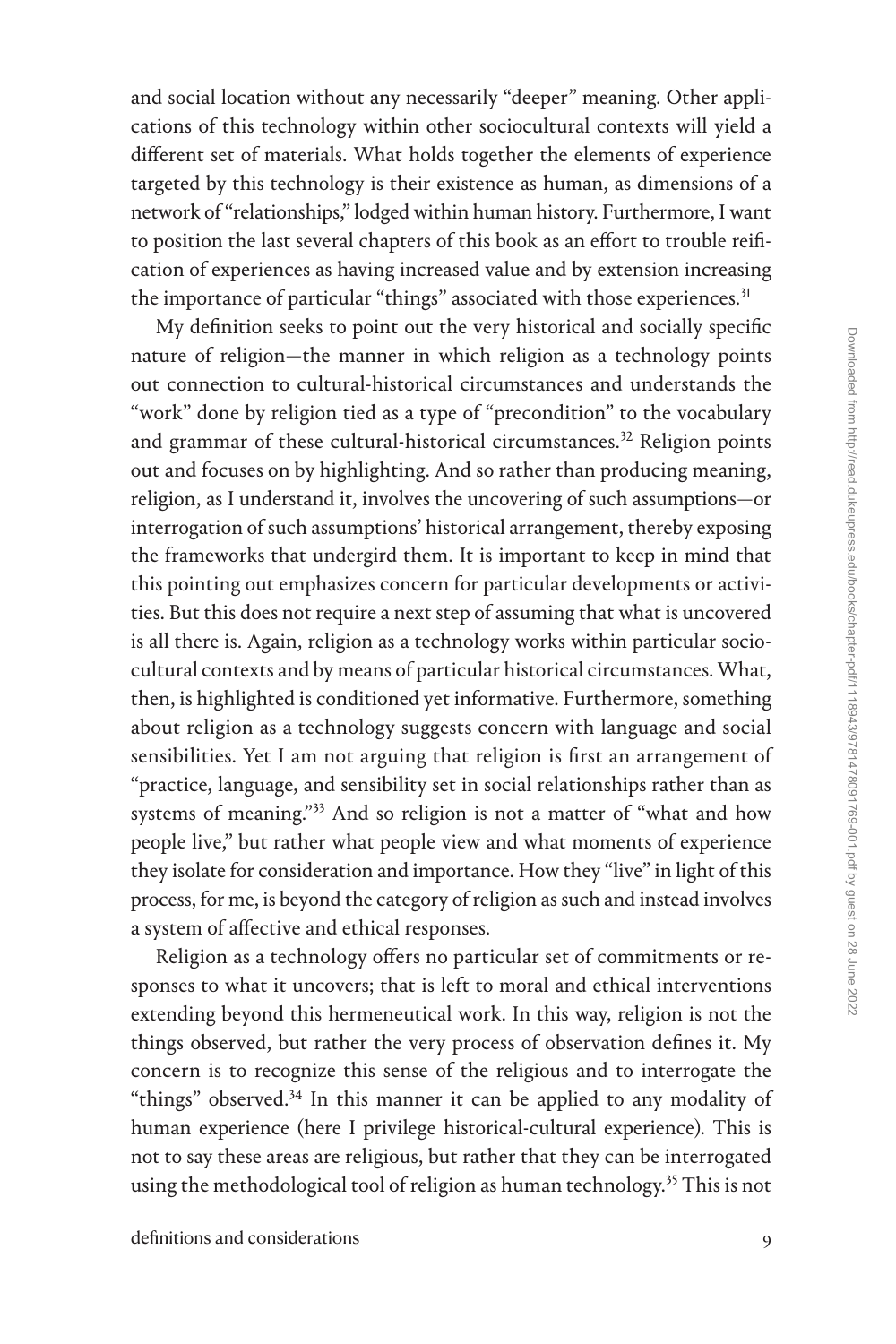a special technology, but rather a particular technology—one that exposes contextualized concerns and patterns embedded in the workings of the social world, not unique "domains" or worlds.

So understood, it is only useful in a localized manner to think about religion as connected with particular doctrines, creeds, and ritualization associated with world-recognized (and those not so noted) traditions. In certain ways, these traditions represent what remains—as a type of epistemological residue—when religion as a technology is no longer applied. This is the same way snow is not the blizzard but rather constitutes what remains once the blizzard has done its work. Religion in this manner is not a system of promises related to the human condition, but rather it is a means of categorization and interrogation that promises and assumes nothing in particular regarding the human condition other than offering acknowledgment that tools exist for interrogating the history of these individual and collective experiences.<sup>[36](#page--1-0)</sup> By exposing the nature of things, religion as a technology pushes below the surface of activities, to the things involved in that interaction. Here, then, I am concerned to explore the elements, the "principles," so to speak, at work in what religion as a technology presents.

*My objective is to discuss various modalities of the arts so as to highlight the things exposed through religion as a technology*. To put it another way, while much of the existing scholarship on religion and the arts involves uncovering religion within popular culture through the presence of symbols (e.g., the cross), figures (e.g., Jesus), or the expression of doctrines and creeds,  $37$  this book is concerned with the application of religion as a technology to art so as to expose what art says about the nature of "things" and their interaction.<sup>38</sup> And so the point is not that cultural production expresses human concerns using the vocabulary and grammar of Christianity and other traditions, but rather that examining cultural production using religion as a technology tells us something about the nature of the embodied human's interaction with other things.<sup>[39](#page--1-0)</sup>

#### Things Underneath

To highlight my basic point: I am concerned with the importance and interplay of things exposed through application of religion as a technology. But to further interrogate their placement in time and space as well as their "activity" within time and space highlighted by religion as a technology, I have renamed, or better yet, reconceptualized them.

This rethinking allows me to enhance the nature of bodies, for example, and it does so by pushing beyond the assumption of clear distinctions and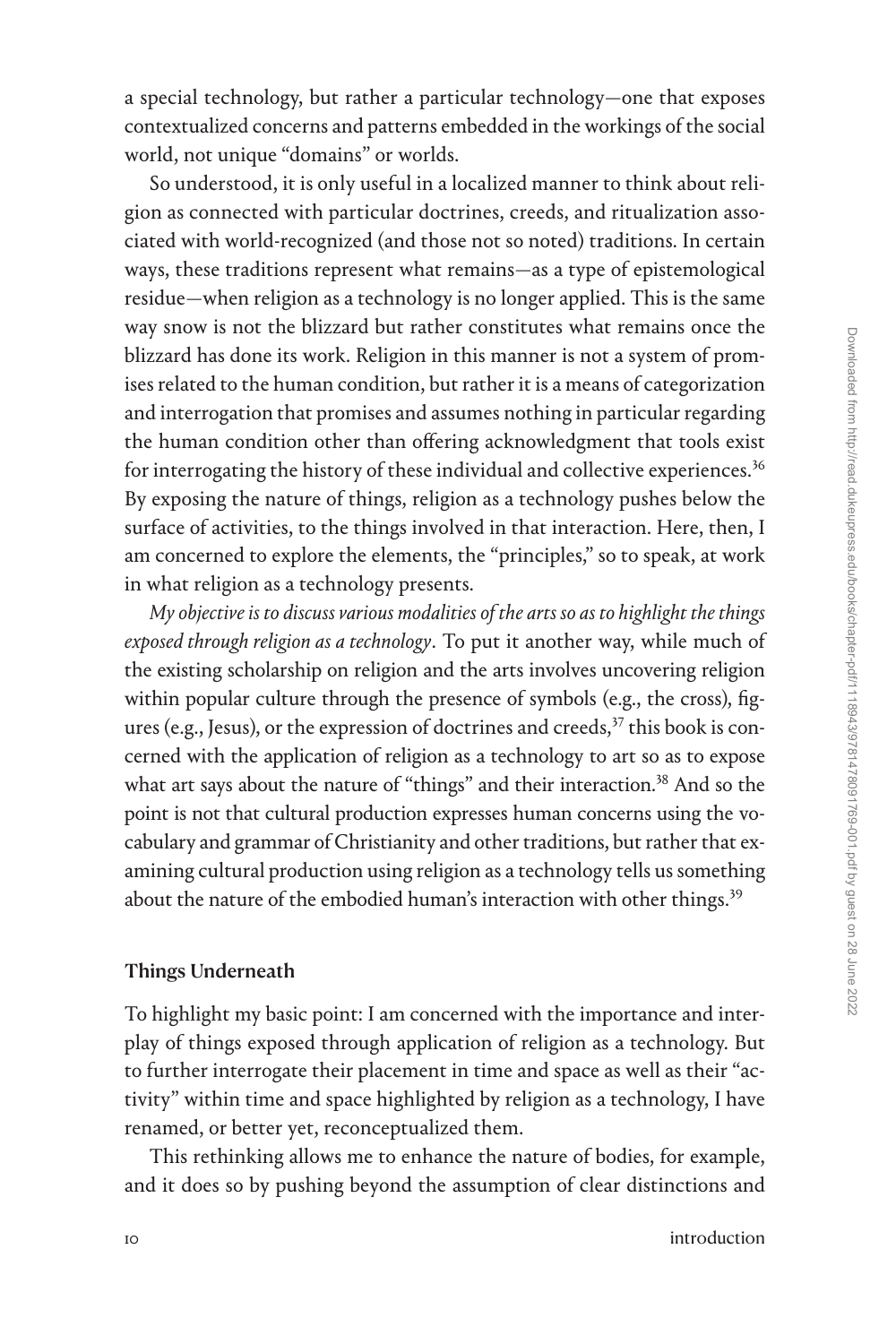"integrity" the concept of a body can easily assume. In a word, through conversation with thing theory and grotesque realism among other theoretical frameworks, I want to understand bodies as *things*.

For the sake of clarity, it is important to say that this is not to reduce them to objects and in this way to accept certain forms of disregard I have spent decades arguing against. Rather, they are things, but things understood as vital and vibrant—impactful. And while I use religion here as a way to think through the nature of humans and other forms, the primary contribution of religion so conceived is not a reframing of the human in relationship to other forms of life so as to disrupt a hierarchy of being. What I offer does not qualify as a sustained interest in or wrestling with—a type of intervention into—what Rosi Braidotti calls "the basic unit of common reference for our species, our polity and our relationship to the other inhabitants of this planet.["40](#page--1-0) While what I have in mind pushes against a "nature-cultural" binary that calls into question the distinctive nature of the human, I am less concerned with an intervention into thinking about the structure of living beings.<sup>[41](#page--1-0)</sup> Instead, I am more interested in the interaction between forms-for example, not with the Anthropocene but rather a more general interrogation of openness/boundaries not limited to any particular actors. Furthermore, although not existing in opposition to such concerns if for no other reason than my context as a racialized being, *Interplay of Things* does not engage in debate over humanism, and my primary motivation is not a posthumanist concern with "elaborating alternative ways of conceptualizing the human subject.["42](#page--1-0) Subjectivity certainly comes up in the following pages, but mapping out alternate modalities of subjectivity is not the first concern here. This is in part the case because I want to shy away from the implicit assumption within posthumanism that the human can speak for and about all other things. This epistemological orientation, I argue, is held over from Enlightenment humanism; but rather than its concern being the positioning of the human over against others, it is within posthumanism a positioning of other beings in relationship to humans. The naming may blur lines, but the linguistic and epistemological assumptions betray continuity with humanistic thought.

Within the following chapters, some attention is given to the manner in which social coding such as race impacts openness. Yet what I propose offers little advice on how humans and other things might better interact, in a general sense, but rather focuses on the mere existence of that interaction as always and already—despite curious efforts to state otherwise. My concern here is not isolation of the psychological dimensions of human experience, or the discursive grid or imaginative structuring of humanized experiences, and so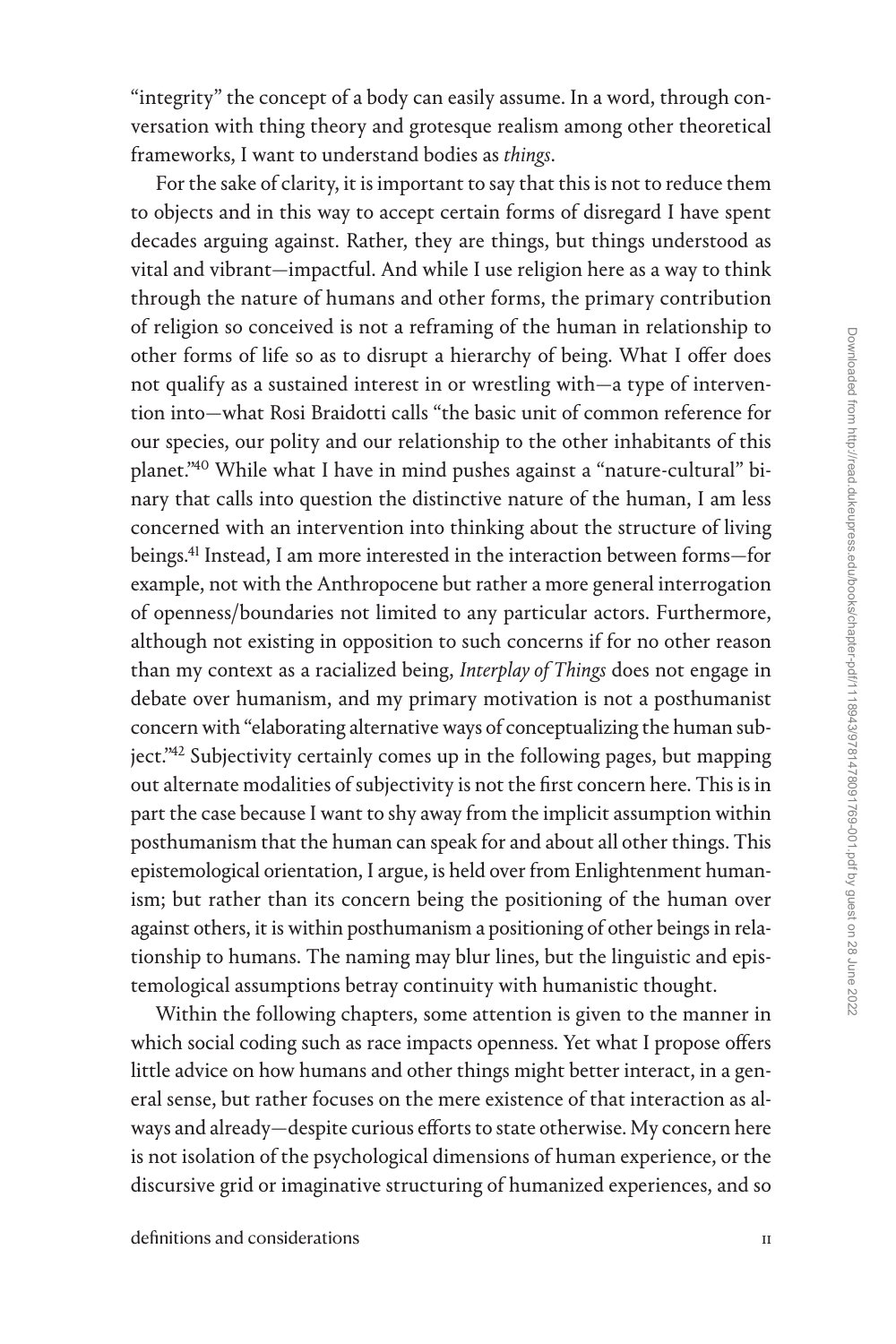I make only limited appeal to the work of figures such as Julia Kristeva. When employing her thought it is to clarify some of my language. And in this vein, I want to mention a particular concept as a way of highlighting something of what I have in mind regarding the human as a thing. One might think of the body—to borrow from Kristeva—as a "naming" thing (a play on her notion of the "speaking being").<sup>43</sup> I use this as one of the characteristics of the (human) body as thing, but rather than simply speaking—as other animals speak—I highlight the human as a bodied naming-thing (a type of "more" thing) thereby again turning to the importance of naming as it relates to religion as a technology.<sup>44</sup> I amplify not only the manner in which the human speaks but also the ways in which speaking involves connection to and interaction with other things. I am concerned with how religion as a technology exposes the bodied naming-thing's interactions with other bodied naming-things as well as non-naming-things or what I here call *thing-things*. In this way I seek to give some attention to the manner in which bodied naming-things create and/or shape other things as well as how bodied naming-things are shaped and altered. This interplay, in turn, points out bodied naming-things as open, porous, engaged, and flooded by other things.

This bodied naming-thing is not meant to suggest a sense of the human "as the measure of all things"—as some humanists have defined the grand subjectivity of the human—so as to point out a robust valuation of humanity over against other modalities of life.[45](#page--1-0) In distinguishing the (human) bodied naming-thing for investigation, I am not implying a ranking of naming-things. I am not providing this renaming so as to suggest a particular metaphysical quality of being. Rather, I use it simply to point out the "thingliness" of the human—the porous and open quality of embodiment without pronounced attentiveness toward how this has come to be or what this means regarding any transcendental framings of human knowing and being. To be a bodied naming-thing is a shared arrangement, or put differently, it entails moments of not quite amalgamation—but rather short-circuiting the pretense of boundaries. The so-called individual is give and take, so to speak, a microand macro-confluence of presences.[46](#page--1-0) I want to highlight the significance, primarily through description, nestled in openness and porousness. By openness and porousness, I mean to point out more than an emotional and aesthetic sense of openness, as an acceptance of the value of this touch. But rather, I mean openness in a more expansive manner that is affective and material in nature.

In making these claims, there remains a distinction: I do speak of namingthings and other things, and in this way this project does not wipe out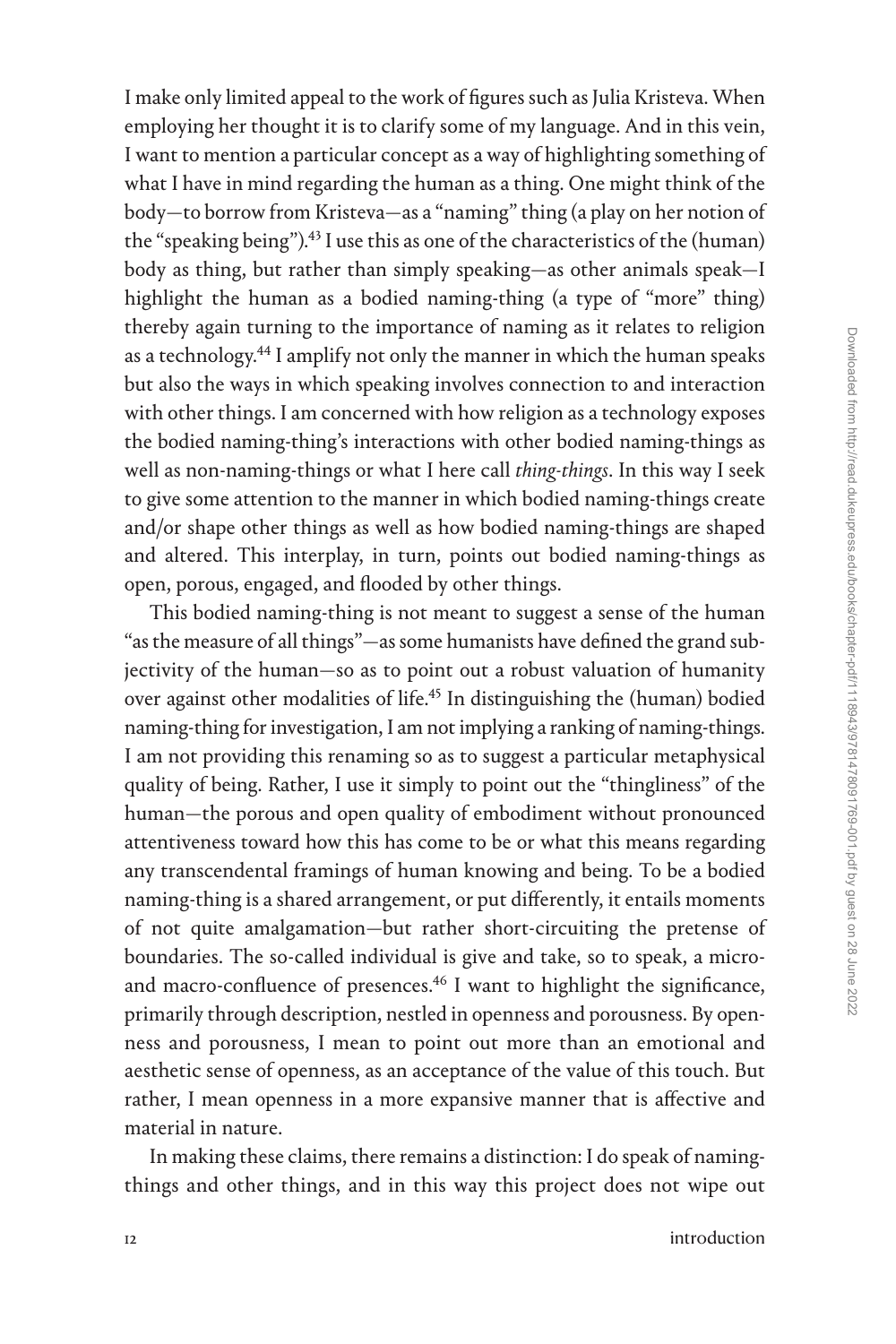difference, or what might be called various modes of activity associated with things. Instead, it neutralizes it (e.g., no advocated hierarchy of importance with respect to interaction) to some degree by amplifying the manner in which difference does not serve as a firm boundary and does not, therefore, suspend interaction. And the ability to name is not all that "matters.["47](#page--1-0) On one level, for instance, what I propose here maintains difference between humans and other animals—although both are things, and this situation continues with regard to "other" things with which humans and other animals are in relationship (i.e., interaction or exchange).<sup>48</sup> And so one might argue that binaries remain here, and there is something to this, but these are not stable distinctions when one considers there is already and always interaction, exchange, and influence between things.

These things are active, impinging, informing in significant ways. Such is not the case only for naming-things, although the geography of this interaction is described and presented from the vantage point of these namingthings. In a word, I have no interest in parsing out types of things along the lines of what Jane Bennett describes as the "habit of configuring the world of things into dull matter (it, things) and vibrant life (us, being)." Of more interest is what Bennett calls "vital materiality"—recognition of a world filled with "animate things rather than passive objects." My sense of interplay bears similarity to Bennett's animation by which she means the "capacity of things—edibles, commodities, storms, metals—not only to impede or block the will and designs of humans but also to act as quasi agents or forces with trajectories, propensities, or tendencies of their own.["49](#page--1-0) I would not disagree with her assertion that there is something to be said regarding the manner in which the "human being and thinghood overlap" and "slip-slide into each other," and so "we are also nonhuman and that things, too, are vital players in the world."[50](#page--1-0) Yet while sharing this conceptual element, my motivation is primarily to recognize, document, and describe using art as the nature of this interplay.

Attention to race and gender at the end of the book suggests a concern with ways in which interplay is problematized, but, unlike Bennett, I frame the conversation in terms of a rethinking of religion and offer little attention to how this descriptive project might lend itself (through attention to this interplay) to the politics of new ways of living—such as consumption and conservation.<sup>51</sup> In addition, whereas new materialism can be seen to suggest rethinking the condition of certain things—such as despised populations through an interrogation of subject-object thinking producing a greater sense of mutuality and collective well-being,<sup>52</sup> my position (in light of my turn to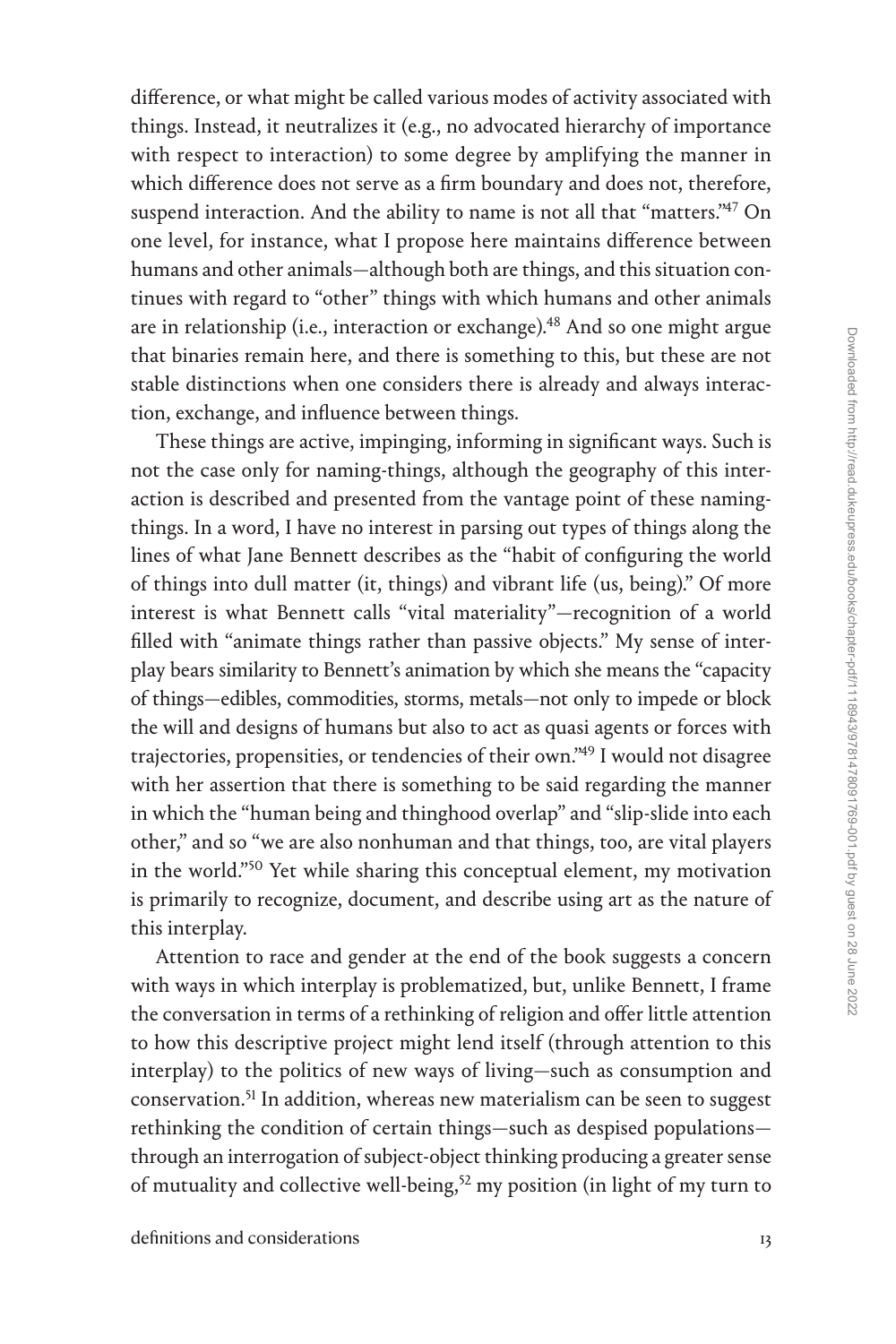W. E. B. Du Bois and Albert Camus) troubles any assumption concerning the ability to fundamentally change the positioning of the despised.<sup>53</sup> And so my goals are more modest: presentation and examination of openness—the point of convergence between no thing and multiple things—exposed through the interplay of things.

The above, brief discussion points to the manner in which this book shares some sensibilities with new materialism while departing from some of its generally assumed concerns (e.g., grounding in a posthumanist or antihumanist philosophy as replacement for humanism and, in some cases, a more biological focus, as well as broad geopolitical mappings).<sup>54</sup> I am mindful of materiality, and *Interplay of Things* centers on the dynamics and significance of materiality. Yet I am less concerned with exploring materiality so as to challenge the assumptions, for example, concerning language and subjectivity and in this way champion the significance of materialization.<sup>55</sup> On the level of social realities, I am a member of a group, African Americans, who have not had the luxury of forgetting their materiality. In this case, to be a racialized "other" at work in the world is to be a materialist of a kind. And so whereas some materialists are concerned rightly to point out that the agency of matter beyond the human is significant and complex, for some groups the idea that they have agency is still a fight to be fought. With this said, as a matter of contextualization, my implicit concern involves attention to the relationship between things so as to point out the absence—the points of openness—and what recognition of those points of no-thing and things at the same time has generated with respect to social difference.

Put another way, my concern involves an effort to wrestle with the nature and meaning of openness by way of the "art" of things. My name for this interplay between things—*presence together*—is drawn from Camus. Expressed more fully, he writes, "the absurd is essentially a divorce. It lies in neither of the elements compared; it is born of their confrontation. In this particular case and on the plane of intelligence, I can therefore say that the Absurd is not in man (if such a metaphor could have a meaning) nor in the world, but in their presence together.["56](#page--1-0) He uses this phrase as a way to present relationship between the human and the nonresponsive world. I broaden it out as a way of "naming" the interplay—without resolution or production of wholeness—between the naming-thing and other things (of which the world is a particular constitution). And I argue in relationship to this investigation that interplay between things is presented by religion as the basic structuring of life. Hence, it is to this interplay that all strategies—social, cultural, political,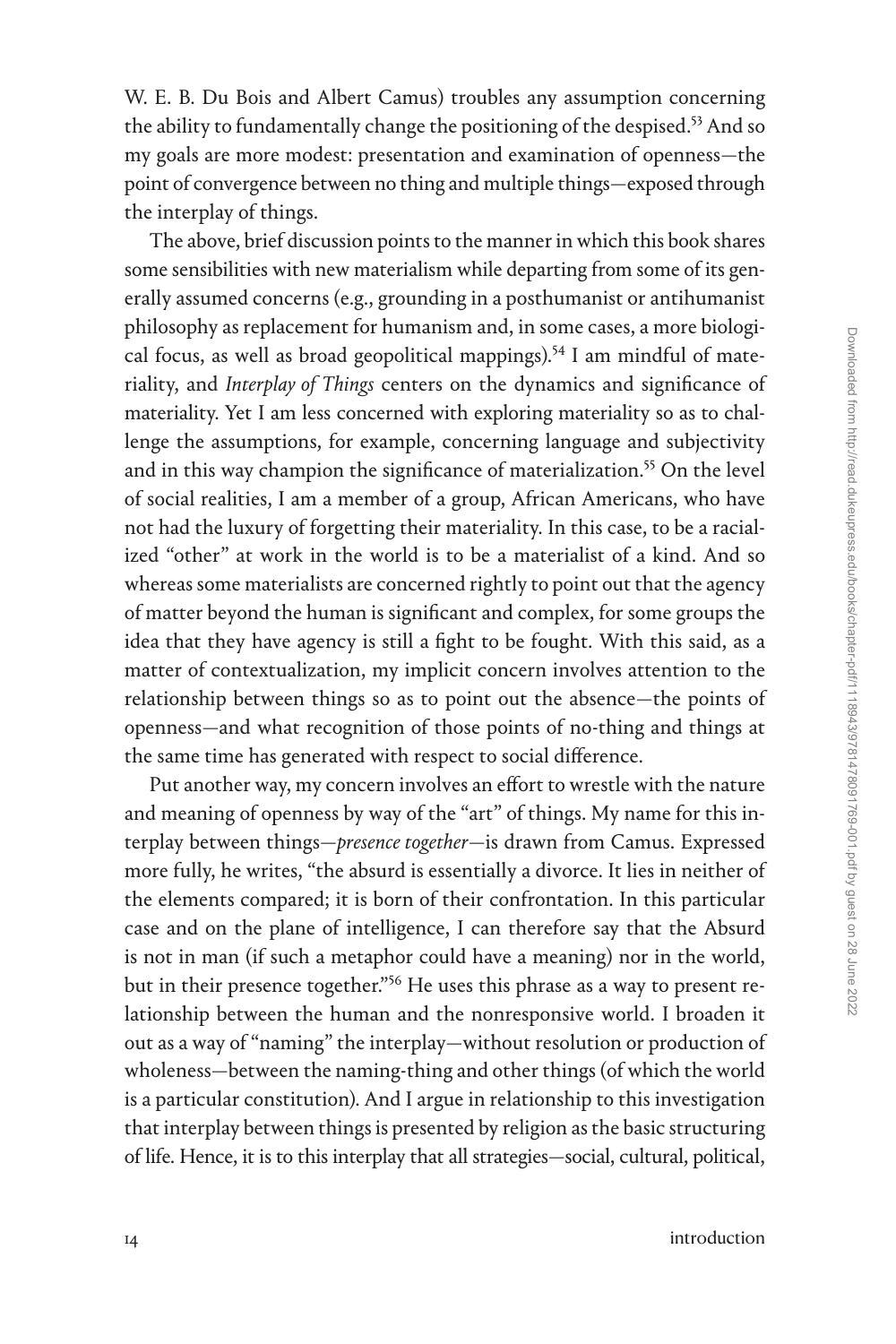and so forth—respond.<sup>57</sup> Religion strictly as a technology offers nothing beyond interrogation—no "liberation," no "freedom," no "transformation," no exaltation—and no teleological sense of encounter and exchange.<sup>58</sup>

## After Religion: Psycho-Ethical Impulse

What I have elsewhere described as rituals of reference attempts to endorse closure of certain bodies, to end the porous or open nature of these bodies[.59](#page--1-0) This is because awareness of openness can foster discomfort as it brings into question all that social networks assume (or consume?) concerning subjectivity—that is, boundaries, integrity, and distinctiveness: subjects of history, not objects of history. In other words, interplay is often perceived as a problem—a network of relationships that various systems of knowledge (e.g., capitalism and democracy) would rather keep hidden. A strategic and common response to openness is to attempt the filling of gaps, to work to (discursively and materially) close off bodies. Within the context of certain social settings, this can entail inscribing social codes such as race, gender, and class that safeguard those who control the means of placement and display. Openness, as I hope will become clear over the course of this book, is the reality that sociopolitical coding, for instance, is meant to deny or to close off for the sake of existing arrangements of life. I frame this openness as a matter of Mikhail Bakhtin's grotesque realism.<sup>60</sup> This is not to dismiss as viable other approaches. Rather, for the purposes of this project, in turning to Bakhtin I gain a sense of the irreverence marking presentation of openness that lends itself to an understanding of the artists I engage. In addition, Bakhtin's theorization of encounter also points in the direction of sociocultural and political context in a way that helps shed light on the consequences of openness as I attempt to present them late in the book.

My aim is to suggest a general theoretical framework marking out the naming of the moment of interplay. Only then do I see it as feasible or useful to sketch the psycho-ethical sequence or modality of response. I say this because the response is contextualized in that in practice not all these naming-things are the same—understood as constituted and placed in the same manner and with the same sociocultural, political, and economic connotations. And while there are numerous ways in which openness/restriction play out in significant ways depending on the coding attached to particular naming-things, I am concerned here with the manner in which openness and closure are informed and influenced by the combination of gender and class in connection to race.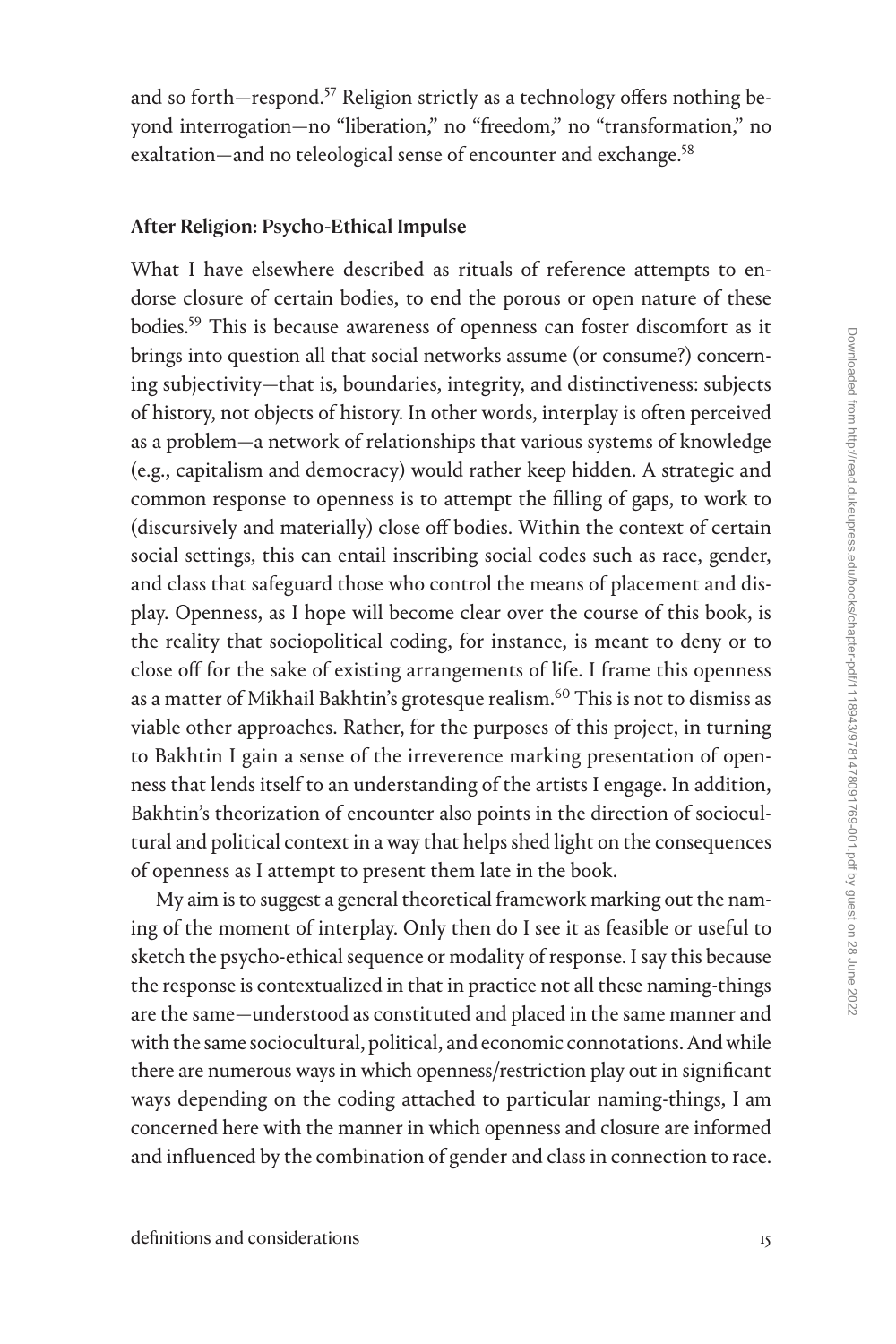It is only as a consequence of this particular framing of restriction that attention is given to how whiteness as a source of both openness and restriction informs and impacts those naming-things configured as white.

African Americans—and the same would hold for bodies bounded by other modes of coding—struggle against this closing off at least in socioeconomic and political terms. Some naming-things reject closing off with respect to race, gender, and class, for instance; but this is not to say they struggle to remain open. They simply do not want that closing off to limit full engagement—or, in other words, to limit how, when, and where they interplay with thingthings and other naming-things. They resist restrictions on how they are closed and for what purpose they are closed. Yet this resistance is still modeled on boundaries; marginalized bodied naming-things simply resist particular types of restrictions—such as those that deny them certain markers of status. This is certainly one way to explain homophobia, for example, within African American communities, or sexism exhibited by marginalized men. Openness, while I understand it as a positive (and as I will demonstrate in these pages), is resisted.<sup>61</sup> This is not to say there are no instances in which boundaries are of benefit. But my concern is not with boundaries in a general sense; rather, again, as will become evident through most of this book, I am interested in the function of race (often connected to gender and class) as a type of boundary against openness as well as the ways in which certain namingthings respond to this mode of restriction.

It is not the case that religion as a technology is the only technology to expose the openness of things. From the biological sciences to philosophy and psychology, other technologies suggest the same.<sup>62</sup> However, there is some distinction at least in terms of the psycho-ethical response prompted by religion as a technology. For instance, while the "natural" sciences maintain openness of the body, and philosophy typically articulates it, many psychoethical responses understood within theological contexts propose deep (and at times eschatological) punishment for efforts to challenge the legitimacy if not necessity—of this closer. For example, in theological terms, Adam and Eve and the "apple" can be read as suggesting this interplay between things as problematic. The goal of Genesis's angry God is to prevent a particular type of lucidity, to prevent a certain type of engagement between naming-things and other things. Of course, this requires a reading that is not popular in all circles. And so the study of religion has pushed away from more explicit denouncements of the "natural" body and in fact has given rise to embodied approaches to the study of religion—for example, body theologies. Nonetheless, something remains of this negative impulse or reversion against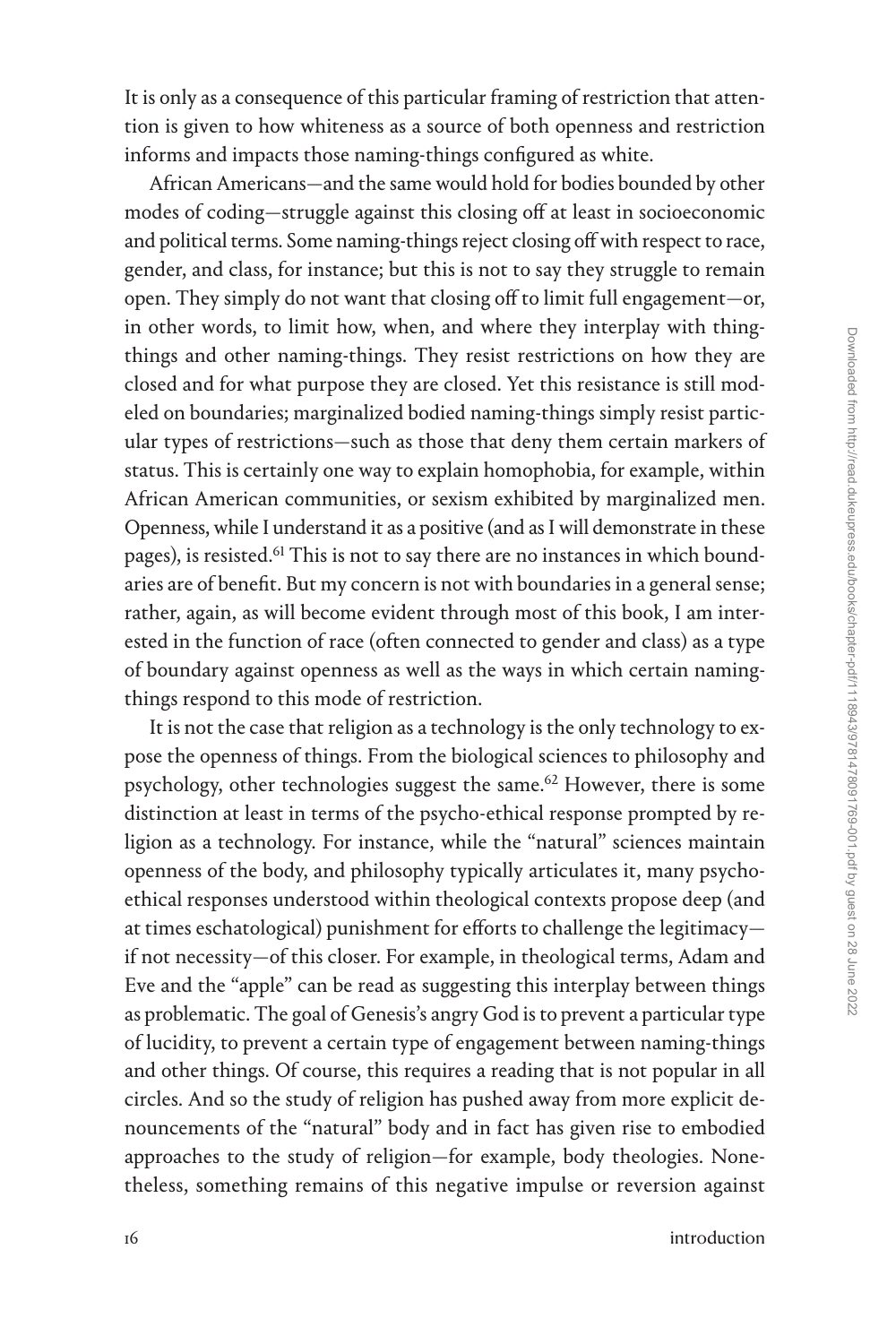"things" and the interplay between things to the extent the theological body is typically without body functions and capacities. It is, for the most part, a thought body—one free of the more disturbing (disgusting?) markers of lifedeath[.63](#page--1-0) Or perhaps it is even a corpse, a body that does not consume or expel. I intend to privilege, and center, theorization of religion around this seldom approached body (i.e., naming-thing)—the one marked by abuses born (and living) between urine and feces, as one church father put it.<sup>[64](#page--1-0)</sup>

For the sake of clarity, in discussing theology in this context, I am not implying that theology alone attempts to push toward wholeness, or even that all modalities of theology push toward closure.<sup>65</sup> This desire for closure, for containment, is a feature of numerous discourses and structures of thinking and doing. It is not alone in fostering ways to desire closure or in the presentation of rewards for closure. Political discourses—for example, certain modalities of nationalism—do this as well, and the list goes on. Rather, I mention theology here to provide an example, not an isolated indictment. In a more general sense, I reference theology at points in the book because theology—particularly within racialized contexts—is a dominant vocabulary and grammar for discussing the nature and meaning of naming-things. And making my argument at times requires attention to how theological discourse has worked in this regard.

My goal, by extension, is to detangle the study of religion—a sense of the body's place in theorization of religion—from the shadow of restrictions by means of which interplay is held suspect. Furthermore, I mean to contribute to the study of religion in general and the study of African American religion in particular a way to think about key issues of embodiment and justice that go deeper—to a more fundamental arrangement—than sociopolitical and economic markers of injustice typically highlight. In this way, for example, my attention to religion as technology and restriction/openness offers African American religious thought a sense of embodied bodies occupying time and space outside their presence in political discourse marked by arguments concerning civil rights. Instead, I want to raise questions concerning what religion tells us about the activities and anxieties undergirding these political considerations. In addition, this project pushes against the manner in which African American religious thought and ethics is typically restricted to an understanding of "other" things (nonhuman things) as objects of utility, and in this way reinforces restrictive notions of agency, solidarity, praxis, and so on.

Religion as a technology does not relieve the trauma resulting from acknowledgment of openness. Much of religious studies—particularly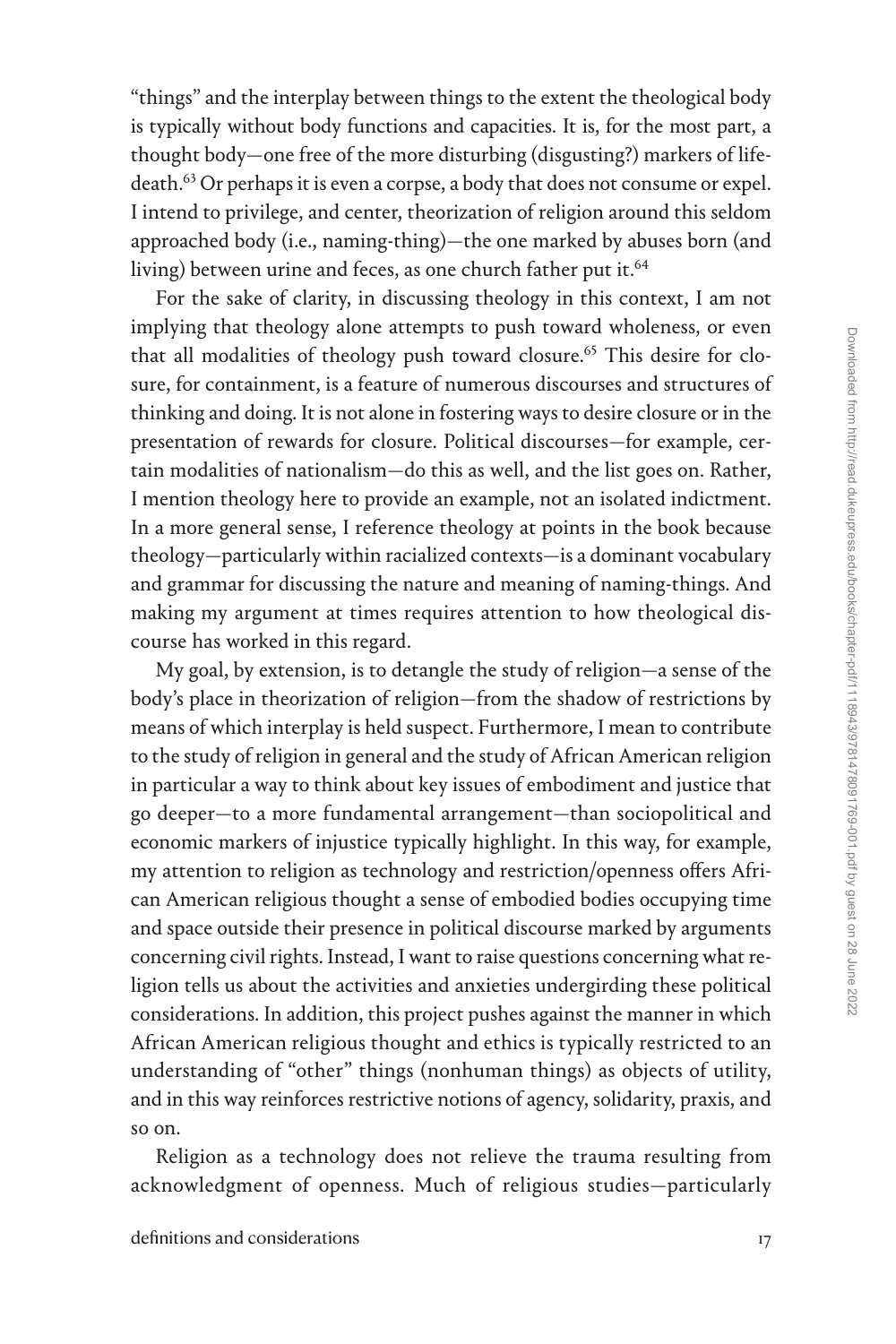so-called progressive and liberation-minded theological discourses—has been preoccupied either with subject/subject relations by means of which they seek to advocate for the full recognition of a particular group as fully human couched in language of the cosmic Other, or with a matter of the subject articulated through the language of stability—such as economic and political equality, or liberation. I am not interested in this framing. Instead, I am concerned with the general receptive nature of this interaction—most notably as presented by artistic expression.

*Rather than reading art through religion, as is often done, my aim is to interrogate interplay of things (exposed by the religion as a technology) through various modalities of artistic production*. In this way, I mean to isolate the frameworks through which religion as a technology engages human experience—that is, bodied naming-things and other things. Artistic work lends itself to an examination of the performance of interaction between naming-things and other things as a type of material-mancy. This is not simply ritualization—a repeating of what has been before.<sup>66</sup> No, in a significant way it is the articulation of arrangements, a fostering of connection and the implications of connection that is new each time. The naming-thing and other things relate to and inform each other.

### Unpacking Things

The first two chapters constituting the first section of this book attend to the nature of things, and they do so with respect to three categories: thing-things, naming-things, and the "art" of things. The goal of these two chapters is to present and explain the context in which the technology of religion is applied—for example, the subjects of interrogation. Each of these chapters benefits from my conversation with thing theory and grotesque realism as well as absurdist moralism. My concern in the first chapter is to unpack and theorize what is meant and constituted by "thing" and to highlight the manner in which life in a general sense organizes interplay between things. The second chapter outlines the ways in which religion as a technology explores art as "arrangement" by means of which openness is made apparent and named. Agreeing with theorists such as Mikhail Bakhtin, I note that some of the "content" and "form" of this interplay is best expressed through the language, vocabulary, and grammar of artistic production—visual, literary and performed (or lived) art.<sup>[67](#page--1-0)</sup>

The second section moves from the "naming" of things to examination of the interplay between things through modalities of visual presentation. The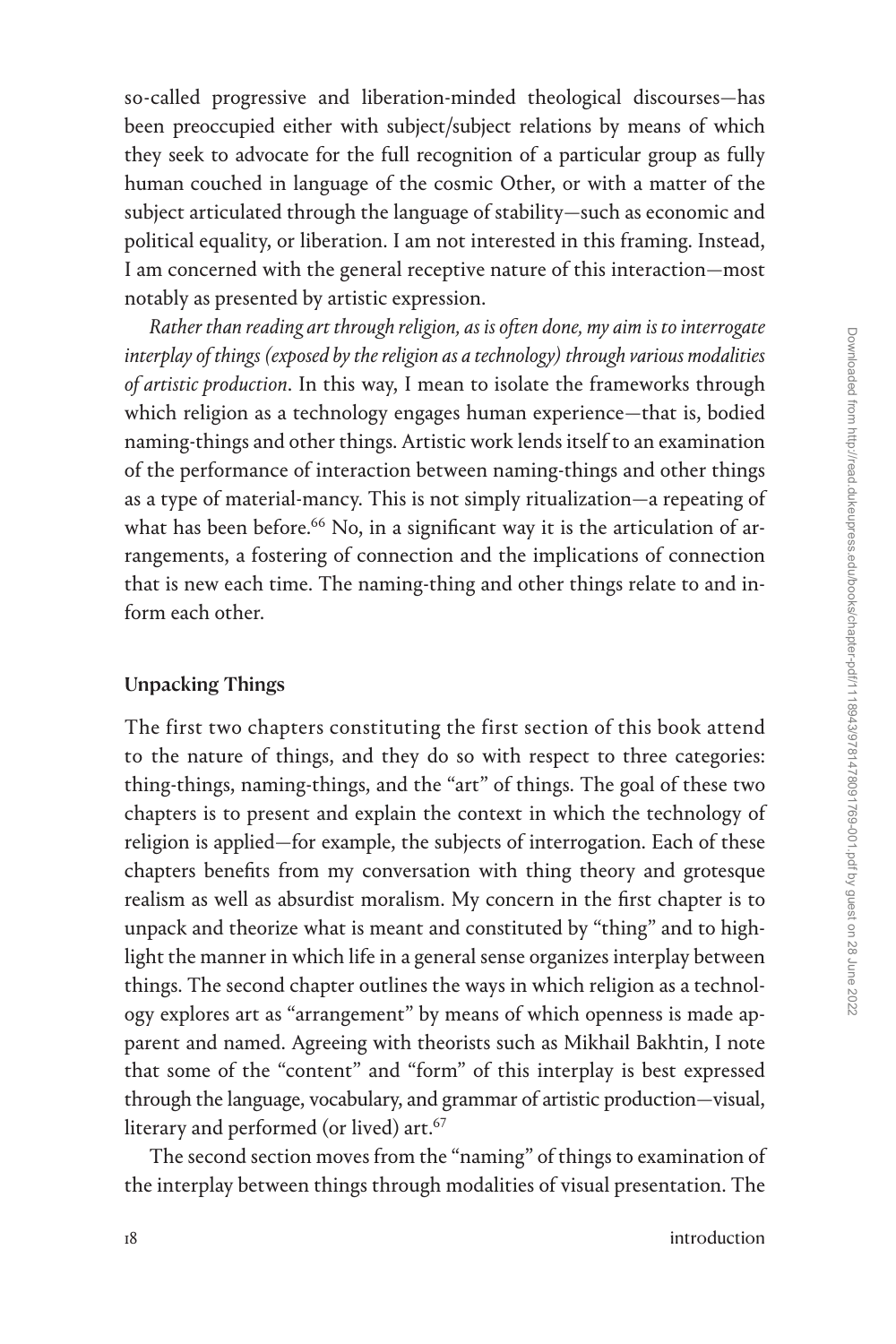first of three chapters examines the visual art of Angelbert Metoyer. A Houston- and Rotterdam-based artist, Metoyer understands his work to employ created and found things (the waste of life), arranged and presented together in such a way as to urge a rethinking of the nature of those materials.<sup>68</sup> This rethinking pushes viewers to understand materials (and themselves) as transitional. Through this motion viewers uncover something about the nature and meaning of the human condition.

The next chapter explores the interplay between things but gives greater attention to things connected to/with the naming-thing—for example, blood. The open nature of the naming-thing is heightened through performance artists who penetrate the bodied naming-thing or in other ways traumatize the bodied naming-thing through graphic penetration. Through attention to figures such as Ron Athey and Clifford Owens, the open nature of things is amplified as readers are introduced to both naming-things and thing-things altered, shifted, and changed through aggressive contact. Hence, the line between naming-things and thing-things is blurred, and the naming-thing is left exposed or altered through sign/symbol and physical transformation, for example, scars produced by a thing-thing (knife). The "look" of the namingthing is altered in a lasting manner, and thereby distinction is troubled. What is more, the style or custom by which some performance artists make use of body fluids points out the consistent and persistent relationship of the bodied naming-things to (other) things. Put differently, these artists force a question: Is blood (i.e., a thing) external to the bodied naming-thing, or still of it?

This question and its ramifications for understanding the open nature of things are pushed in the final chapter of this section. That chapter addresses performance art's articulation of openness through the use of shit. As I explain in that chapter, like its employment by Dominique Laporte and others, my use of this term is not a crude pronouncement—although discomfort (and a bit of playfulness) resulting from its use is part of the desired mode of engagement and thereby lends itself to the social connotations of the substance.<sup>69</sup> Still, as some in waste studies have noted, terms such as "waste" are inadequate in that they are too inclusive. My concern here is to explore the manner in which a particular mode of waste—shit—highlights openness but also speaks to the way in which the bodied naming-thing remains in relationship to that which it expels.

The final section explores the psycho-ethical impulse through the example of racialization used to close off naming-things so as to safeguard social and cultural codes of belonging. In other words, as Judith Butler has noted, some marginalized groups are transformed into shit. In saying this and as a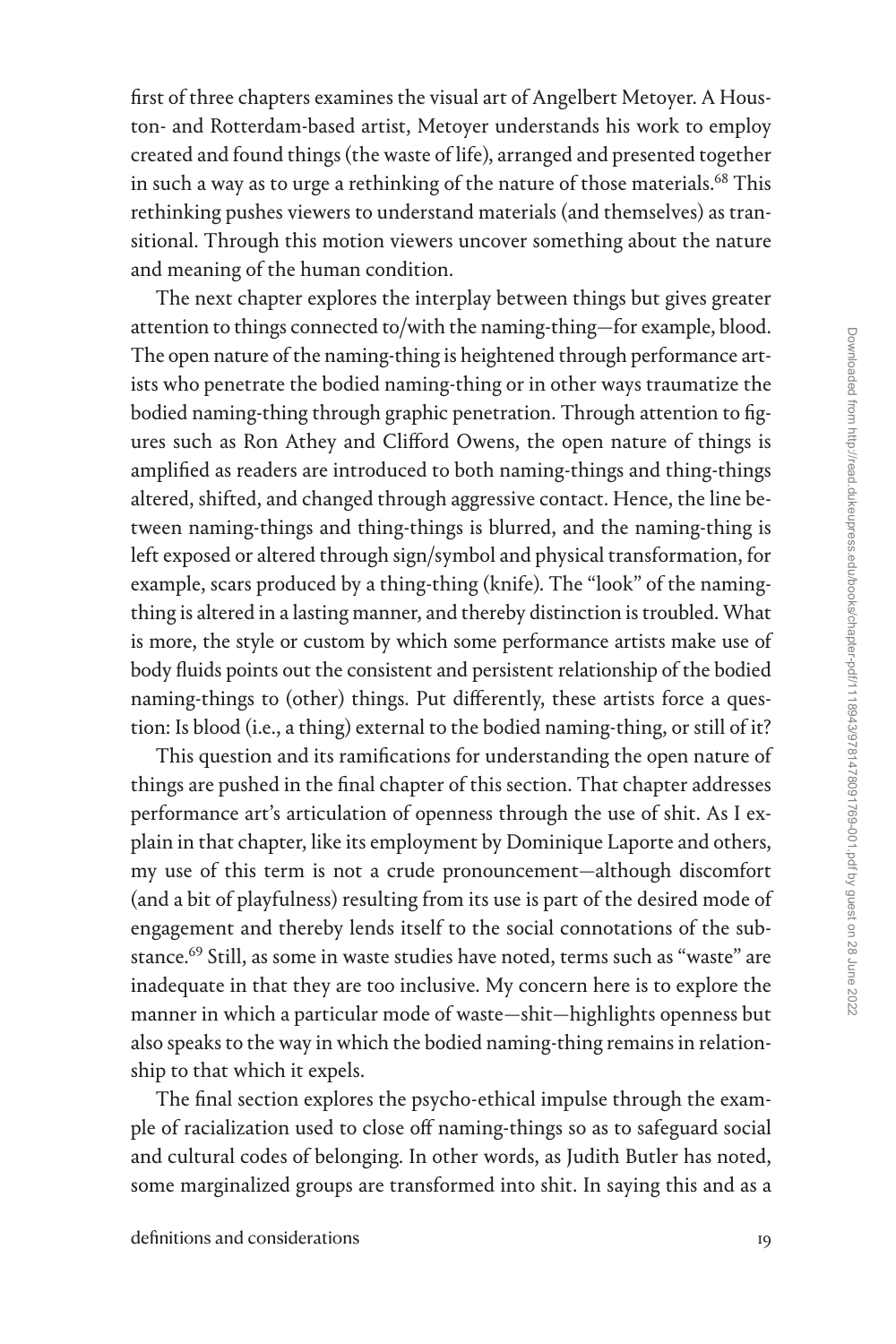basic positioning of my intent in these final chapters, it is important to note that my attention to restriction late in the book and my framing of this in relationship to racialized naming-things is not to imply that there is a universal notion of the human against which this restriction works. Openness is always challenged, and porousness is limited. While I give some attention to a sense of restriction in earlier chapters, I reserve a much fuller discussion until the end in order to situate the discussion within a larger set of assertions regarding the nature of things and the practice of art, and also to highlight the manner in which those considerations move from theorization of religion and openness to what I argue is an ethical response. I aim to provide a sense of two sides of restriction—the effort to trouble closure (chapters  $3-5$ ) and then to trouble openness (chapters 6–8). Through this arrangement, I work to make apparent situations in which I believe power relations (always present) between naming and being named are most graphic.

Chapters 6 and 7 present the work of Romare Bearden and Jean-Michel Basquiat for what they offer concerning response to the attempted fixing and sealing off of racialized naming-things. Both say something about the relationship between naming-things and thing-things in ways that point out the manner in which both are "penetrated" by the other: in/between. What is most graphic about their work is the relationship of naming-things placing thing-things in time and space and what this says indirectly about namingthings. There remains a space of separation between the two despite their creative impulse relationship—for example, the ability of naming-things to promote new awareness through the manipulation and presentation of thing-things. Yet both artists promote a different sensitivity to naming-things and thing-things, highlighting their flexibility and fluidity of movement, but this does not require a shift concerning the hierarchy of cultural action: naming-things using thing-things made. Naming-things act on and alter thing-things, and in the process perception and "placement" of naming-things is also affected. Thing-things—for example, Bearden's pieces of material used to make collages or Basquiat's taming of language and signs through application on alternate surfaces of display/communication—are left altered, but naming-things are "touched" also through a shifting of signs and symbols of presentation and representation, or more physically through muscle memory that leaves a shadow of the movement needed to make the work. The same could be said of Metoyer, whose work with the layering and presentation of altered thing-things, while having its own integrity and intent, is akin to that of artists such as Basquiat. With Bearden or Basquiat, the relationship